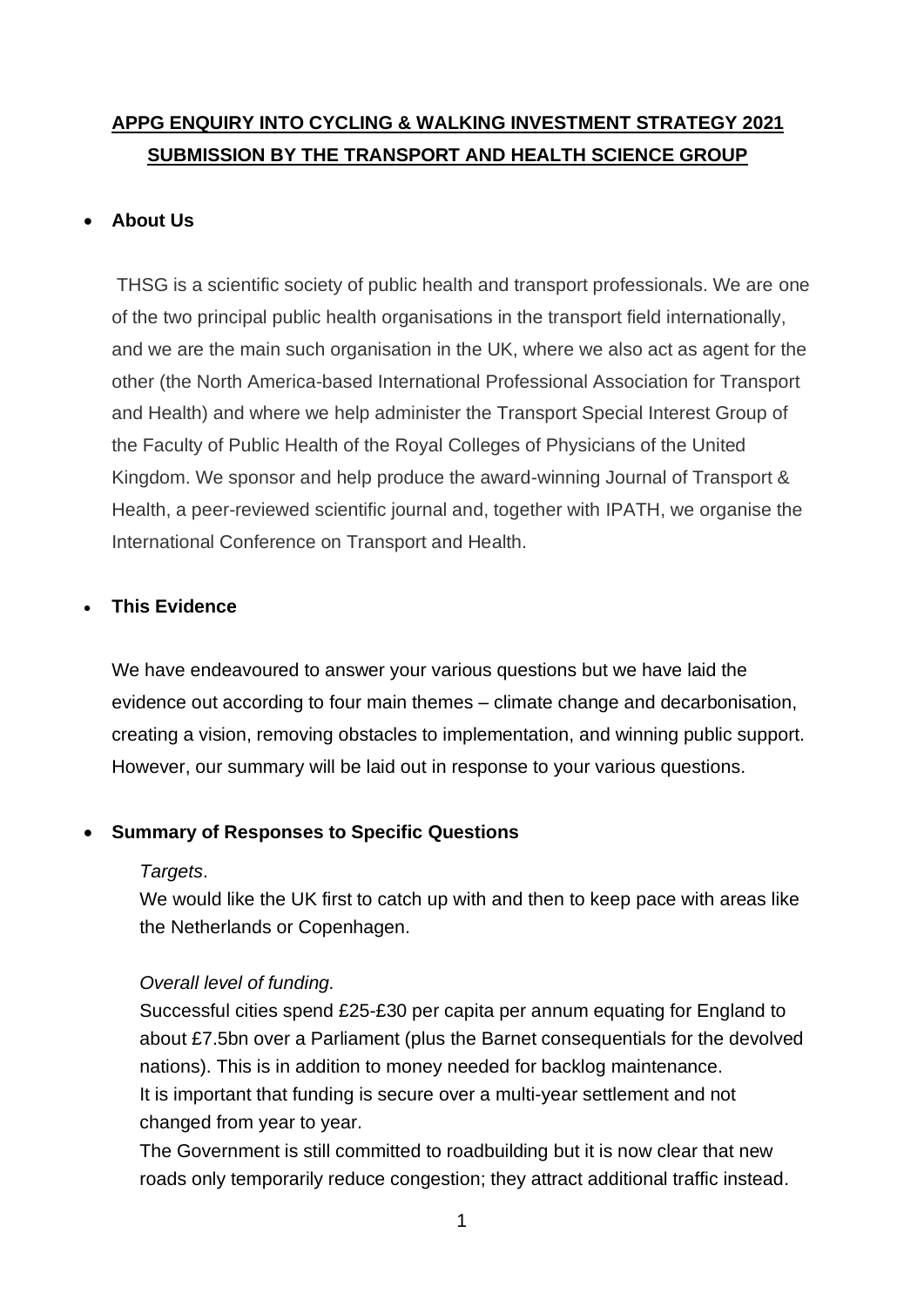Money committed to roadbuilding would be better spent on active travel and public transport.

# *Priorities for Funding*

- o The creation of complete cycling networks. The utility of a network is approximately proportional to the square of its size. Accordingly, one 100 mile network is sixteen times more useful than four 25-mile networks. Funding should be focused on creating and linking networks not on isolated schemes.
- o Blocking rat runs
- o Green attractive pedestrian routes, in which routes through parks or other greenspace would be linked by green streets, using street trees, gardens extending into the street, climbing plants on buildings and patches of green space.
- $\circ$  Cycle parking and cycle hubs
- o Attractive pedestrian crossings where roads sever communities or pedestrian routes
- $\circ$  Investment in the train/cycle combination, including the provision of cycle vans on all passenger trains (which Cal Train in Northern California has shown to be highly successful)

# *Allocation*

We suggest an allocation to add cycle vans to all passenger trains, an allocation to the National Cycle Network, some other national allocations and an allocation of £20 per capita per annum to each local authority to be released only to a plan agreed with Active Travel England. Active Travel England should have default powers to spend the money if no plan is agreed.

# *Capacity*.

Local authorities vary considerably in the extent to which thoughts have changed from movement of vehicles to movement of people and then to placemaking. There is insufficient use of innovative street designs, which in part results from professional traditions but also from the nature of official street design guidance. Examples from overseas are given in the body of the evidence, including large stone balls as obstacles for traffic calming, encouraging drivers to give way to pedestrians by narrowing the road and painting stripes, public art to make underpasses more inviting and public art actually on the street surface to encourage community use and separate cycle lanes from vehicular lanes, car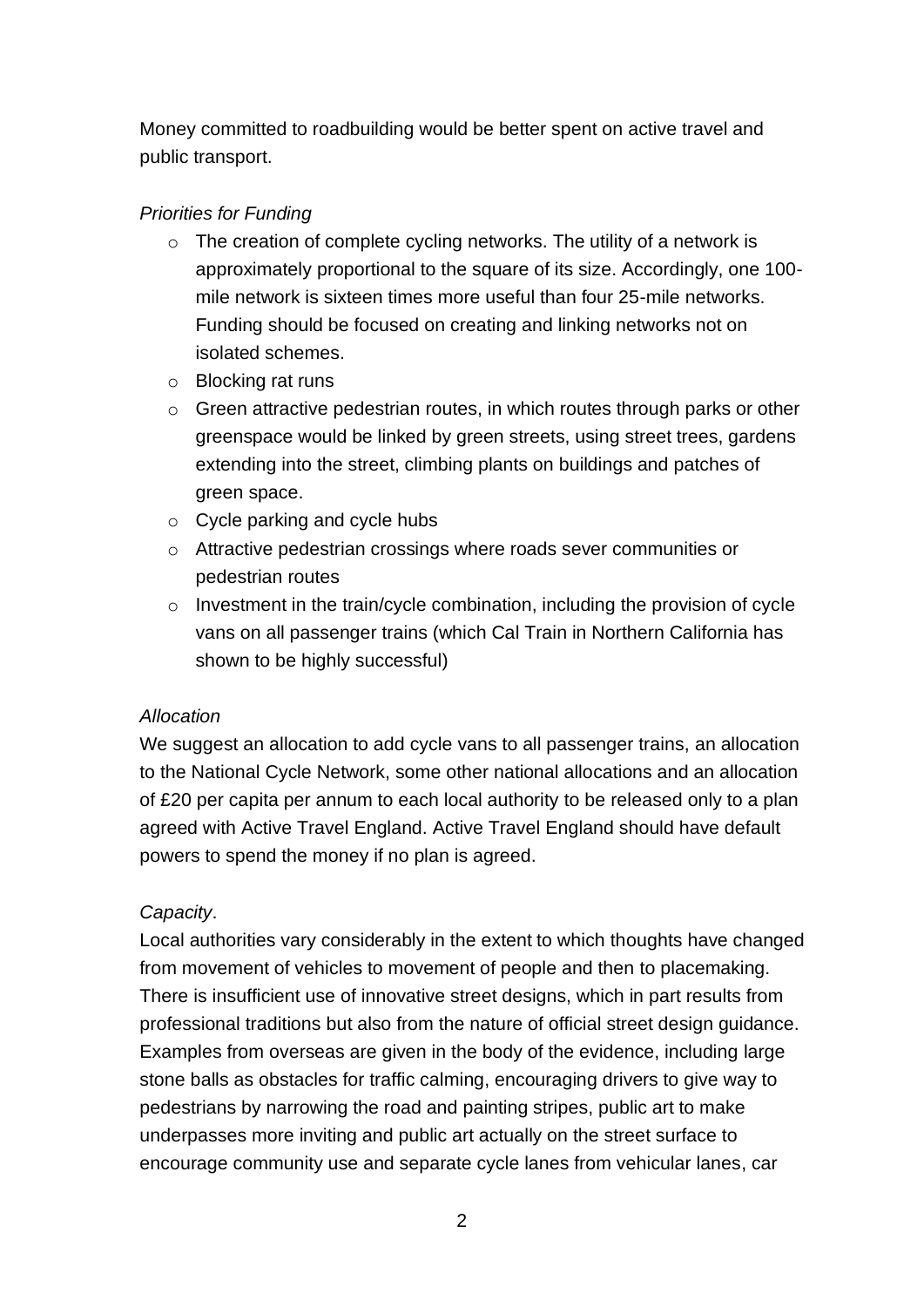parking nose to kerb as an obstacle in traffic calming and living streets designed by the residents who are encouraged to make provision for parking, for play and for community use, with the carriageway being merely the gaps between the obstacles. These methods are more effective and much cheaper than the methods commonly used in the UK.

# *Active Travel England*

Active Travel England needs public health representation on its Board and public health specialists who have a clear role in its decision-making processes. Active Travel England needs to be

- o a regulator of transport strategies
- o a source of expertise and guidance, for which purpose it will need appropriate experts
- o an advocate able to speak for active travel in public debate, for which purpose it will need a policy staff, probably drawn from a third sector background
- o If it is to have default powers, as we suggested above, it will also need to have project management capacity.

# *Public and political acceptability.*

Opinion polls show that the majority support schemes such as lower speeds and low traffic neighbourhoods. Unfortunately, the minority who do not are organised, vociferous, fact-averse and at times hate-filled. They need to be opposed.

# *Behaviour change*.

Most people do not perceive any choice because, outside London, the alternatives to the car simply are not there. We need comprehensive cycle networks, walking networks and public transport networks. They need to be wellpublicised.

Virtual reality can be used to promote the attractive lifestyles that can be created by living streets.

The cost of motoring should be shifted from the ownership of vehicles to their use, so as to encourage more selective use.

# *Wider policy support*.

The following support policies are needed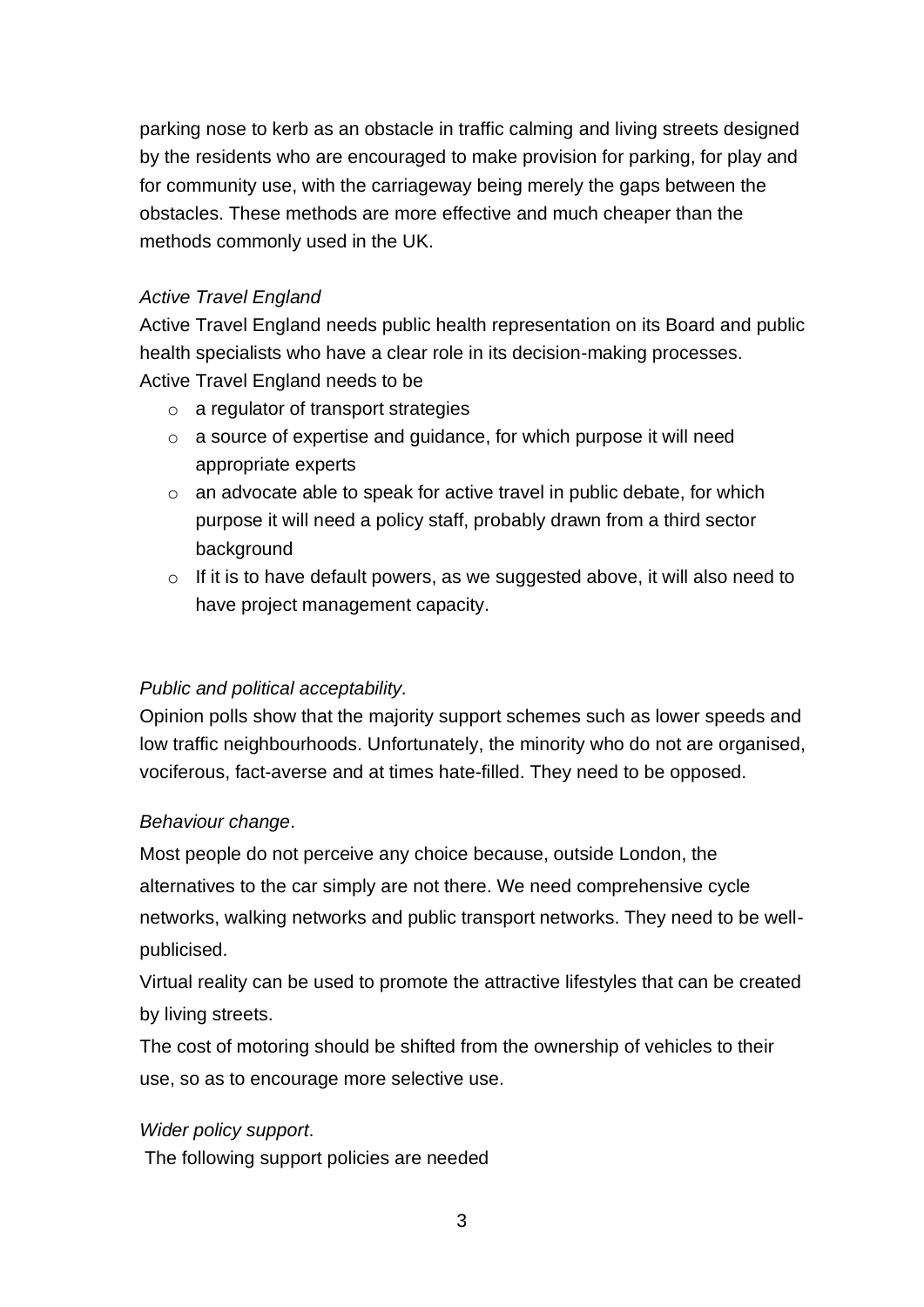- o Highways England needs to stop infilling old railway bridges and tunnels as this obstructs the expansion of cycle networks, railway reopening and greenways
- o Great British Railways needs to be very much more selective in its programme of removing pedestrian level crossings.
- o The 2026 cut off date for claiming historic rights of way should not be applied except where the local authority has carried out a comprehensive review of its definitive map.
- o Planning policies need to shift developers away from their current failure to consider green walls, green roofs, and living streets.
- $\circ$  Women in particular, but also some men, are scared of waiting at quiet bus stops or on quiet railway platforms or of passing through quiet passages. Attention needs to be paid to this. Lighting, and monitored CCTV can offer considerable reassurance.

# *Walking as much as cycling.*

Walking requires the creation of a comprehensive aesthetically-attractive walking network and safe crossings of main roads. This requires a different thought process from just building a facility. The financial process needs to be able to fund widespread small improvements to a network as if they collectively amounted to a project.

• *Levelling up.* 

Our proposals for indicative per capita funding of local areas would meet the requirement for levelling up. However, this will only work if the overall funding is adequate. Whilst overall funding has been inadequate it has been better to allow some authorities to demonstrate what can be done. That needs to move on – but by levelling up not by spreading more thinly.

• *Justice and inclusion*.

One of the obstacles to walking and cycling in deprived neighbourhoods is that those neighbourhoods tend to be less green and less attractive to walk in. Sometimes they are also less safe. There are ways to measure walkability and a goal of a transport strategy focused on placemaking would be to improve the walkability of the less walkable neighbourhoods.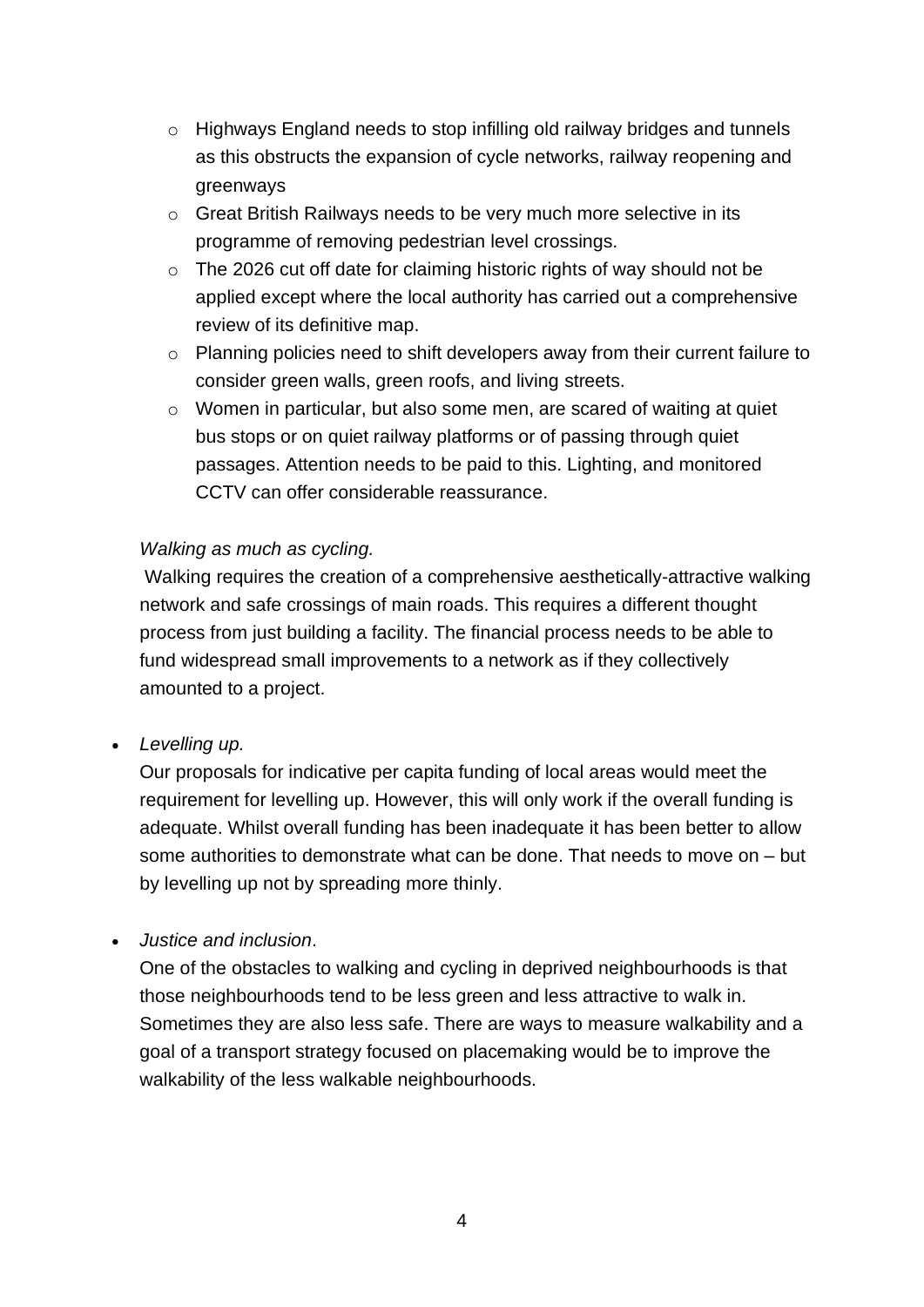#### • *Decarbonising transport*.

There is currently no public health representation on the Zero Carbon Transport Board. We are disappointed at the failure to address the promotion of the train/cycle combination or to move away from roadbuilding.

#### • **Climate change and decarbonisation**

Climate change is an emergency. We need to act immediately and decisively. The world needs to reduce unnecessary business travel and commuting. Organisations around the world need to consider how they can make use of the benefits of cyberconnectivity. The world needs to replace most aviation with a zero-carbon alternative. Airport development should be halted and the creation of an alternative based on high speed rail (or, possibly, the hyperloop) should be urgently planned. The world needs to replace the private car with active travel, multi-modal transit and shared-ride systems and to replace long-distance road freight with freight by rail and by water. The shipping industry also needs to address its carbon footprint and the effect of oil spills. We need to regulate autonomous vehicles so that they are used for shared use (where they could contribute to a public transport system which would reduce traffic by 90%) rather than individual use (where they could double traffic). A healthy transport policy will minimise transport use by having more local facilities and making more use of cyberspace. It will use walking and cycling for short journeys, and the rail/cycle combination for longer journeys, with the bulk of freight transport being by rail, electric delivery vehicles and a new generation of modern electrically-assisted sailing ships. Ultimately, we see only a limited role for the private car, e.g. in sparsely populated areas. We also see only a limited role for aviation – for flights across oceans and polar ice caps and for islands too far from the mainland to rely on ferries, and for local travel in very remote areas such as Alaska or Antarctica. These approaches to transport policy will improve air quality, reduce climate change, for which transport is the largest contributor in the UK, and promote physical activity with consequential reductions in the prevalence of obesity, diabetes, heart disease, stroke, depression, some cancers, and osteoporosis The following is an extract from the submission we made to the Zero Carbon Transport Board on its creation. We also suggested that the Board should include public health representation. We are disappointed that this suggestion was not accepted. We are disappointed that the Board has not really projected a clear vision.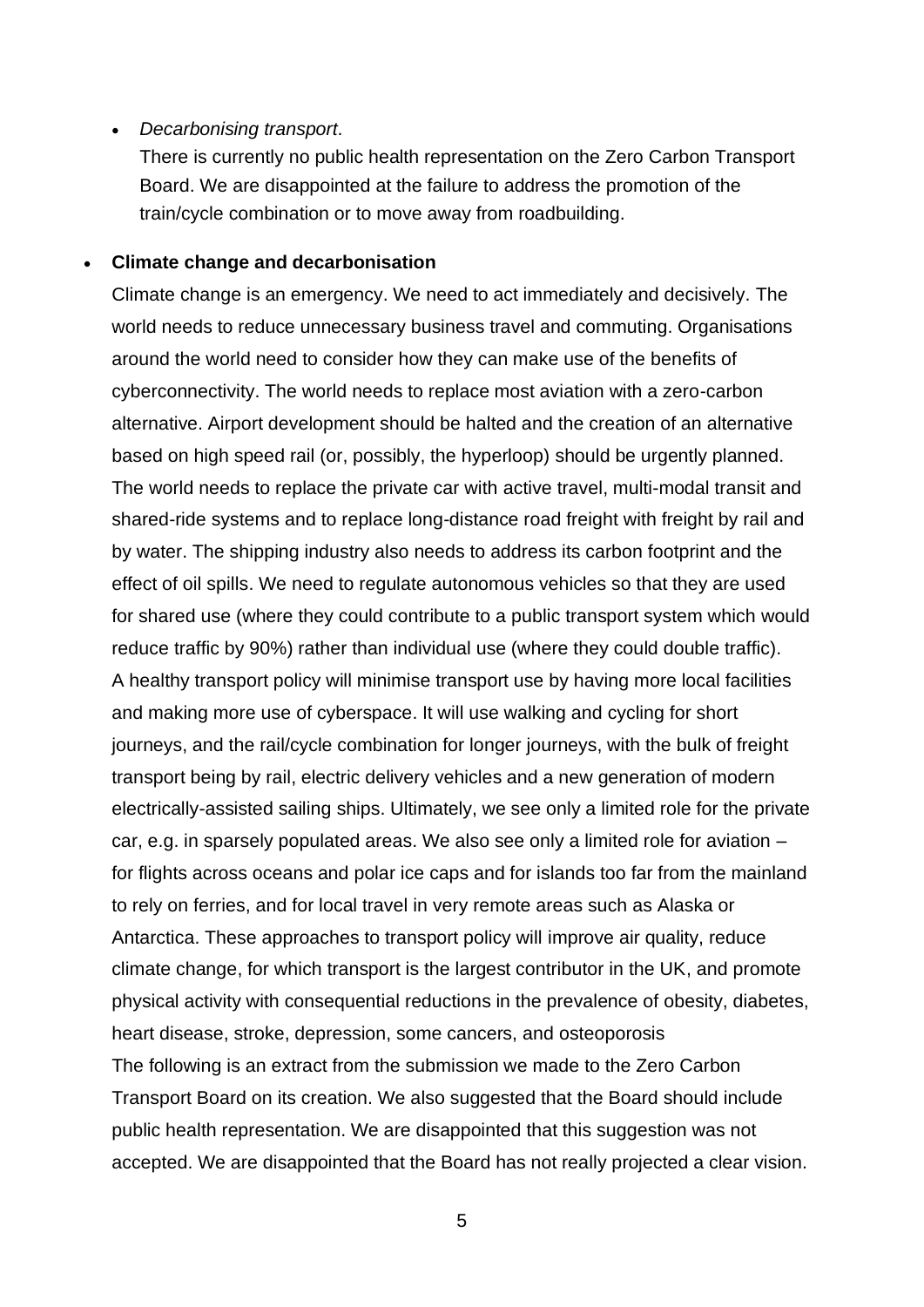We saw the following comments very much as part of a total package. For your information we attach (Appendix 2) our full submission, which is too long to include in full in this evidence except as an appendix. We welcome the fact that you recognise the need for a comprehensive linkage of the various issues and would urge you to press for that linkage to be more explicit.

### [start of extract]

## *Cycling and Walking*

The mainstay of decarbonisation must be increasing walking, cycling & other motorfree travel modes. Not only do these offer the greatest decarbonisation but they have the co-benefit of improving health through increased physical activity with lower obesity, diabetes, heart disease, stroke, depression, some cancers, osteoporosis. People will walk further if the walk is pleasant, so there needs to be attention to the aesthetic quality of walking routes. Planting fruit trees along walking routes improves the attractiveness of the walk, absorbs carbon and provides fruit for the public to pick to help promote healthier nutrition.

People will cycle more if they perceive it as safe. Segregated cycle routes are important to this. Experienced cyclists may not perceive this as important but the people we want to attract onto cycles certainly do. Enforcement of laws protecting vulnerable road users is also important.

It is important that major cycle routes are seen as major roads for the purposes of priority at junctions.

The experiences of cities like Copenhagen has been that considerable modal shift towards cycling and walking can be achieved with investment to make walking and cycling routes safe and attractive across a wide network. Spending of £20 - £30 per annum per capita seems to be necessary to achieve this. In the UK this would equate to £1.3bn to £2bn a year or about £6bn to £10bn over a Parliament.

### *E-Bikes*

E bikes are important in hilly areas and they could be the answer for many people. They can provide almost as much physical activity as a standard bicycle. However, they must conform to the ECF definition (max speed, max power output and crucially, motor works ONLY when there's pedalling). In Israel, where there is no requirement for pedalling they are used by males too young or too poor to own a car,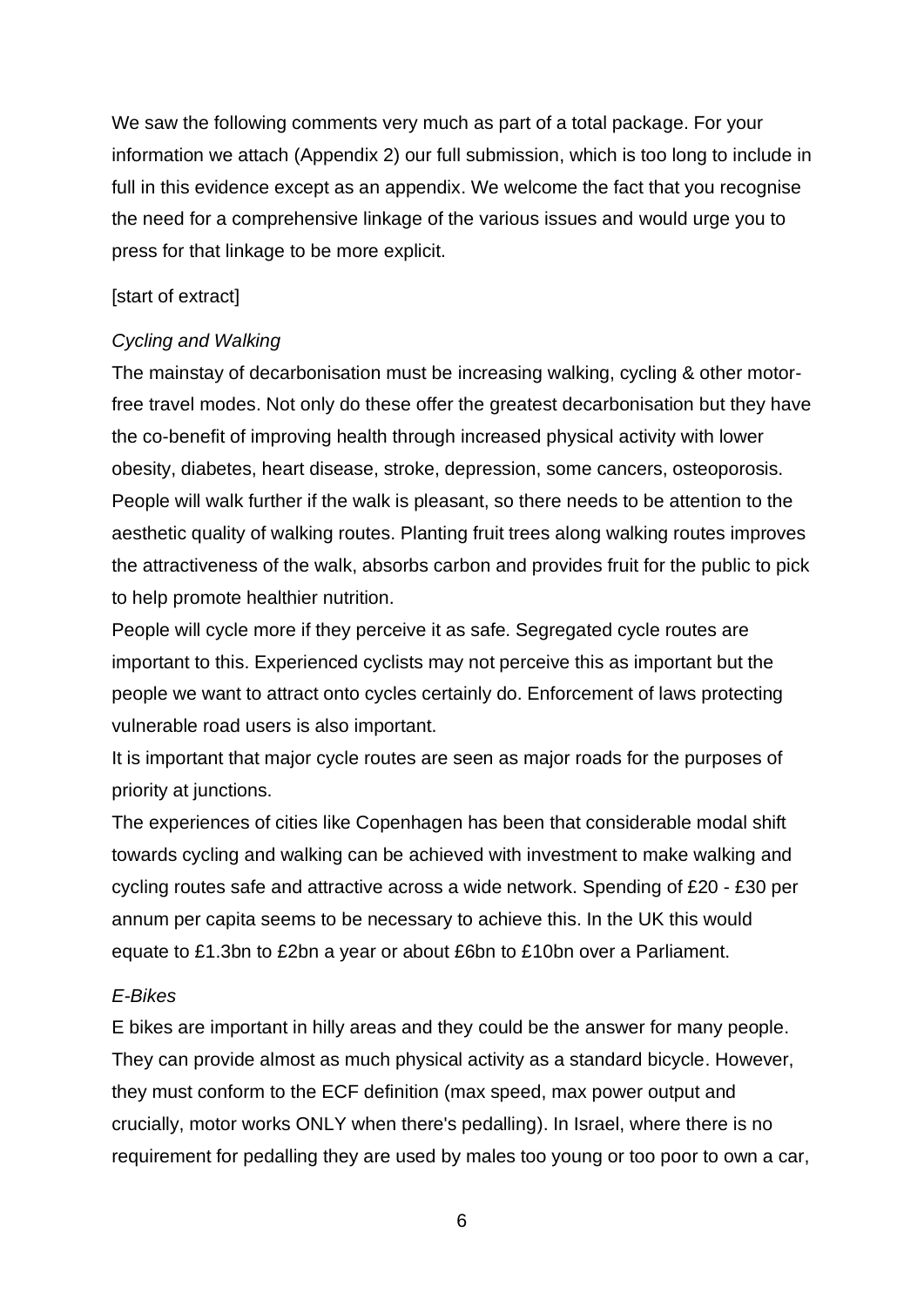with no regard for pedestrians, and used mostly as electric mopeds, feet up on the handlebars! We should make this distinction clear. An e-bike in which the motor only works with pedalling (or, for people with leg impairments, hand cranking) should be treated as a bicycle. An e-bike which can be used without pedalling is just an electric moped.

#### *The Cycle/Public Transport Combination*

One of the flaws in the Board's current discussions is that they do not seem to be considering the cycle/public transport combination as a distinct transport mode, even though it is a mode which can compete in flexibility and speed with the private car. We believe that spending on the linking of cycling to public transport, including cycle parking and cycle hire at stations, and also carriage of cycles on trains and some buses, should be considered not simply as a specific niche of rail passenger, or as a part of local cycle schemes. There should be a national planned development to ensure the cycle/public transport combination is promoted as an alternative to the car. The aim should be to move over a reasonable (but not excessively prolonged) defined period of time to a situation where

- 1. There would be a national network of hubs at which cycles can be hired, parked and loaded onto cycle-carrying public transport, within 5 miles of any part of an urban area, 10 miles of any part of a rural area and 15 miles of any part of a remote area. This should include the establishment of stations whose prime purpose is to serve as a cycle railhead, including stations at junctions between the national cycle network and the rail system. It should also include through bookings for passenger and cycle by routes which include a linking cycle route.
- 2. There would be cycle vans on all trains. Caltrain in California has shown that this can be successful. Its cycle vans are full so it has had to put a second van on some trains and also support regular users in choosing to have a bike at each end of their journey instead of taking them on the train. It measures the success of the scheme not as a proportionate increase in cyclists using the train but as a proportionate increase in total usage of the train. The passengers attracted by the cycle vans are a significant proportion. This approach dramatically contrasts with the performance of British train operating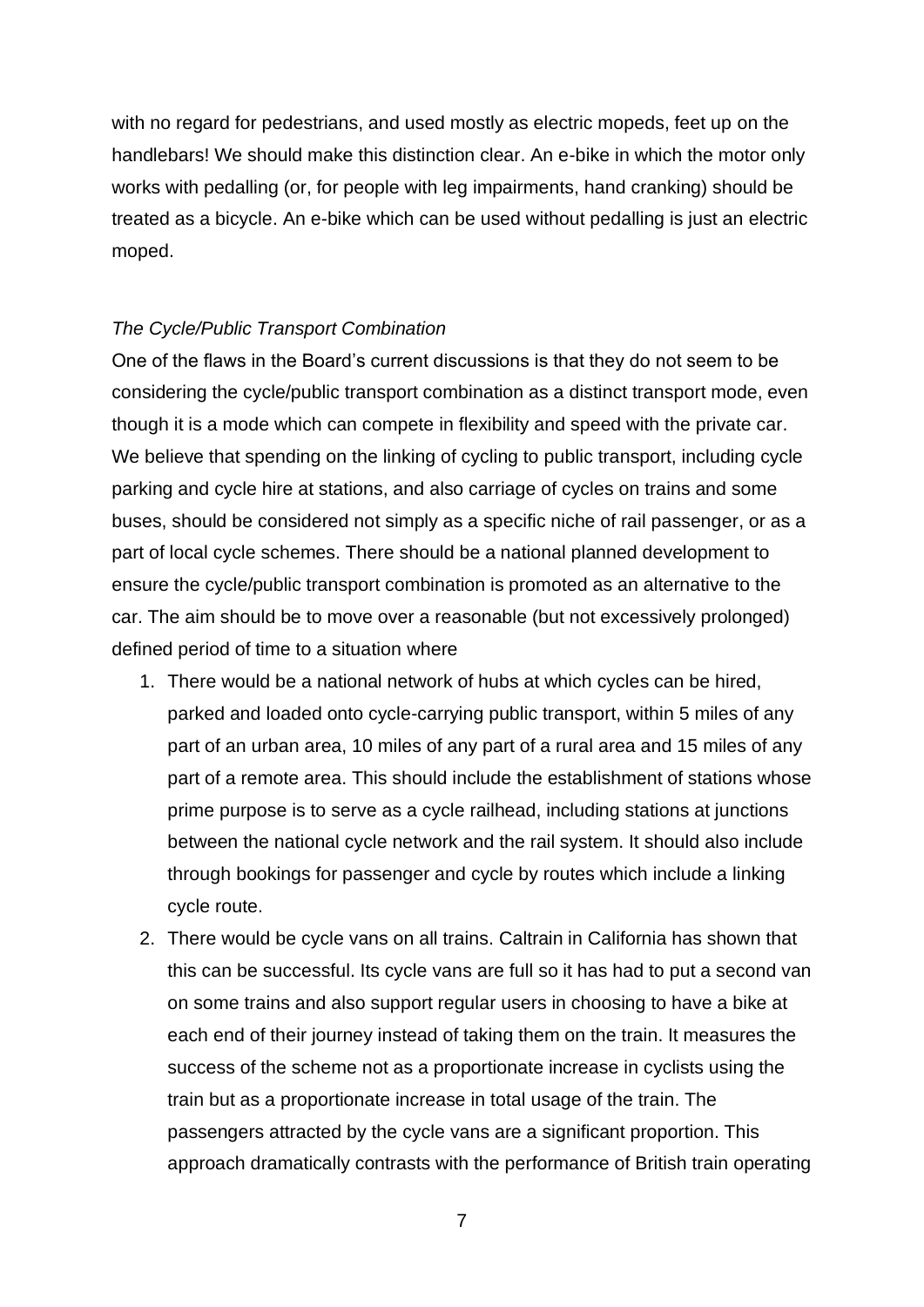companies who think they are doing well if they accommodate two or three cycles on a train.

## *Living Streets*

During the pandemic many people will have experienced and enjoyed the benefits of less traffic (and noise and air pollution) in their local streets, and the importance of community. This is the time to increase dramatically the number of "living streets".

Living streets (often known by their Dutch name of woonerf) are streets which are so arranged that, although traffic is permitted, it is controlled and directed by physical obstacles (mainly street furniture and obstructively-arranged parking spaces) so that it is a guest in a street mainly used for other purposes, such as social interaction, play, walking cycling and gardening.

There are many advantages to living streets including the promotion of community activities. They lead to an increased number of friendships between neighbours and this has been shown epidemiologically to be a major contributor to reduced death rates.

We have suggested that except for motorways, A roads, B roads and other roads designated as throughways by local councils, most motor vehicular rights should be removed except for access. There should be exceptions for cycles (even if electrically assisted), emergency vehicles, invalid carriages, vehicles controlled by pedestrians, and buses. The term "except for access" would cover not only private cars and motor cycles but also delivery vehicles, street maintenance vehicles and the like.

The significance of this for zero carbon is that the removal of rat running will create lines of direct cycle friendly streets which can contribute significantly to the development of cycle networks.

[end of extract]

# • **Creating a Vision**

We need a vision of a society where

- o People travel less because of more working from home and more business conducted by Zoom (the recent International Conference on Transport & Health was highly successful even though connected entirely on Zoom)
- o Short journeys are made on foot or by cycle
- o There is a comprehensive public transport system, using demand responsive transport whenever scheduled services are unviable
- o The cycle/public transport combination is promoted for longer journeys.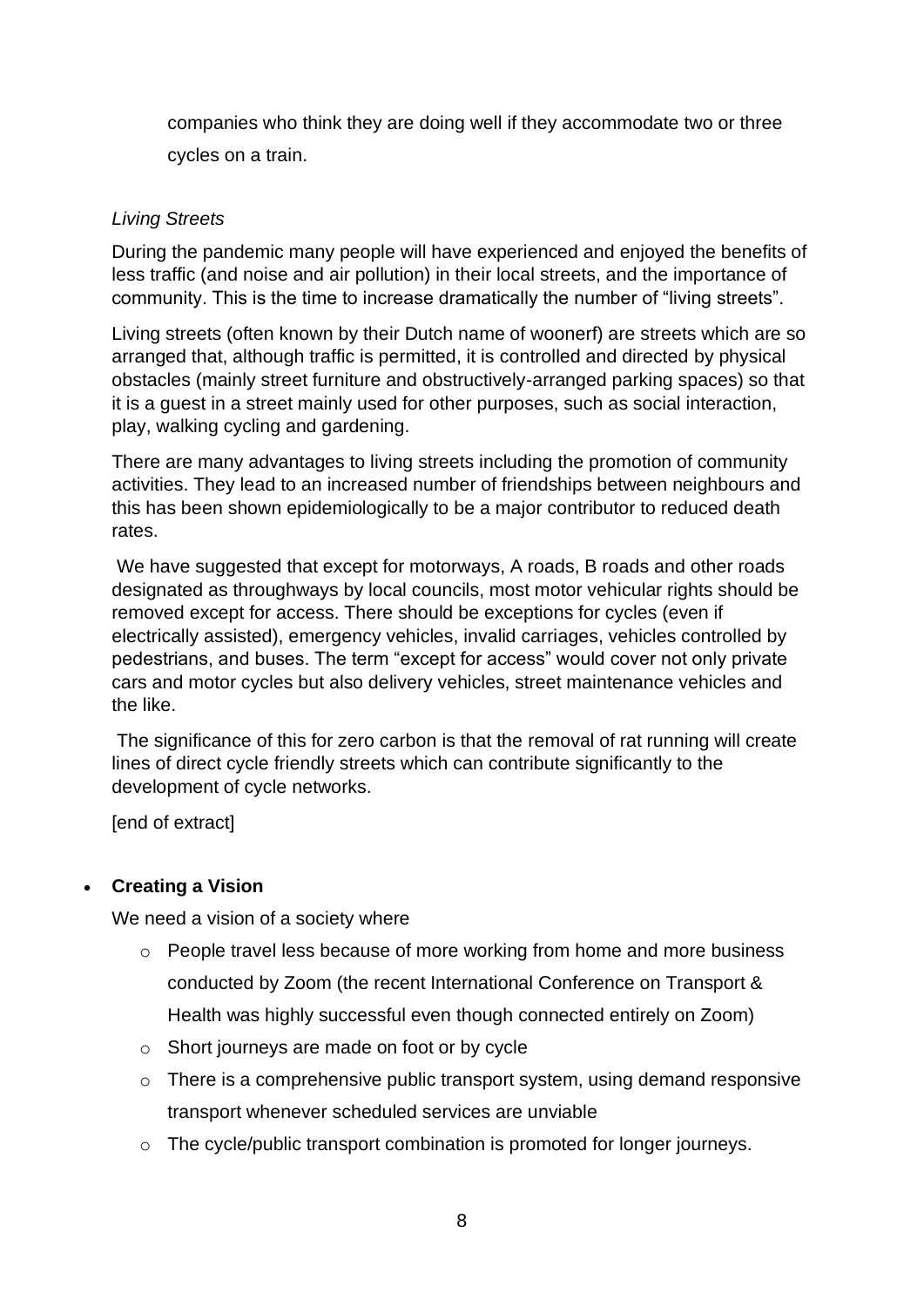- o Networks for cycling, walking, buses and trains are comprehensive. According to Metcalfe's Law (which approximates to reality, although it is not precise due to certain discontinuities) the utility of a network is proportional to the square of its size. Accordingly, one 100-mile network is sixteen times more useful than four 25-mile networks. Funding should be focused on creating and linking networks not on isolated schemes.
- o Transport planning moves from thinking about the movement of vehicles to thinking about the movement of people and goods and then makes a further step to thinking about placemaking.

This vision must not only exist as a goal but it must be integral to all areas of policy. This is not currently the case. For example

- o The Government is still committed to roadbuilding schemes. Most road schemes would not meet cost/benefit criteria without adding in a substantial element of benefit for reduction of congestion but it is now clear that new roads only reduce congestion temporarily; they attract additional traffic instead, by uncovering unmet demands for relocation. Much of the money committed to roadbuilding would be better spent on active travel and public transport.
- o The planning system needs to support this process. An example of the kind of outdated professionalism that needs to change is a local authority which turned down a proposal for a car-free development because it did not meet the normal requirements for car parking provision. Planning policies need to shift developers away from their current failure to consider green walls, green roofs, and living streets. If new permitted development rights are created under the new planning system, they should be conditional on green roofs (or roof gardens or solar panels), green walls and a living street design for any new street. Planning authorities should be prohibited from turning down proposals for green-enveloped buildings on the grounds of "not fitting with adjacent properties" except in unusual circumstances such as an attractive architecturally-distinctive conservation area. Schemes which create new streets without using a living street design should automatically be called in for this to be justified. Green roofs and green walls should figure on the planning form and planning authorities should never be at risk of costs for requiring them.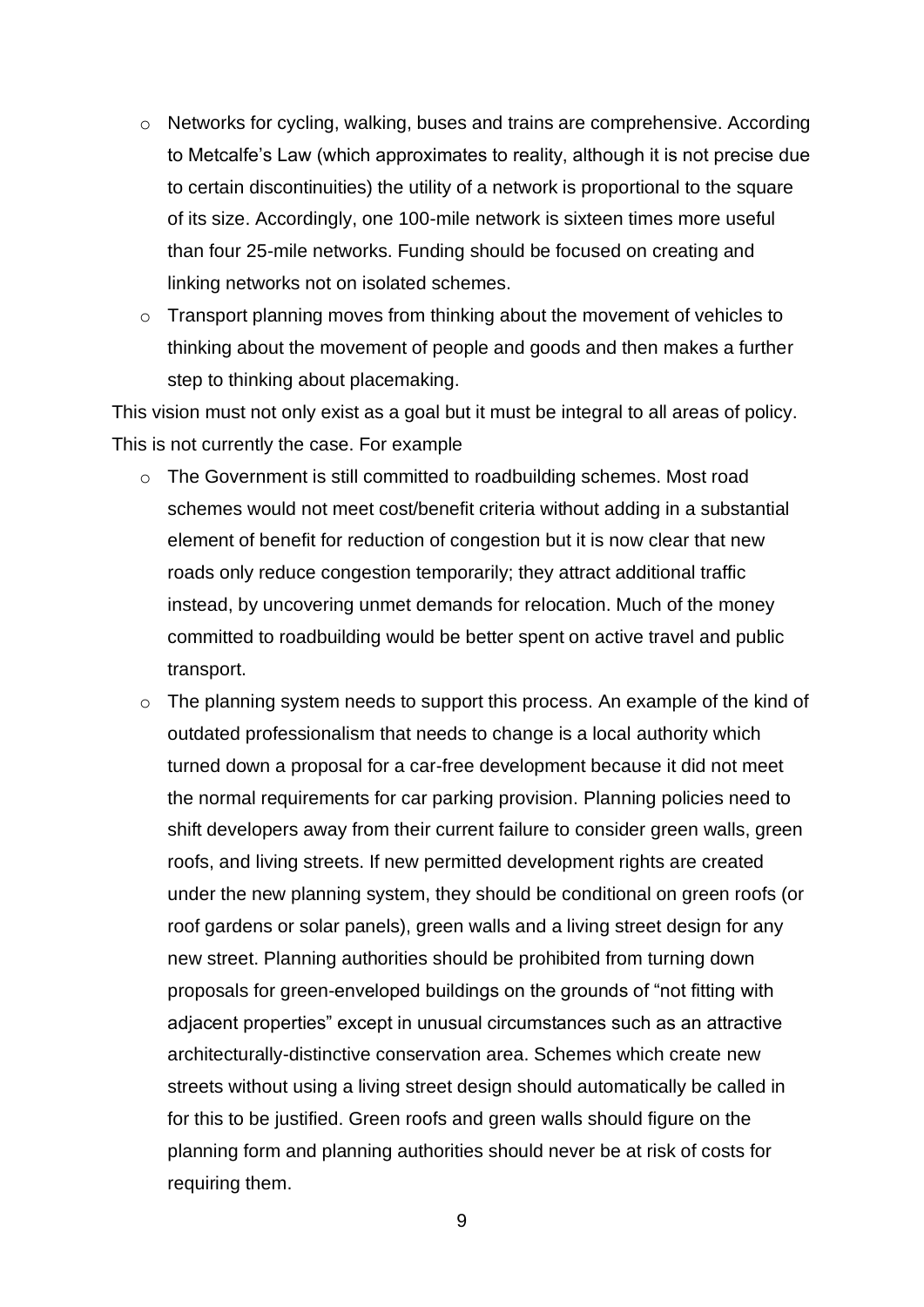- o Highways England need to discontinue its current approach to infilling old railway bridges and tunnels as this obstructs the expansion of cycle networks, railway reopening and greenways
- o Great British Railways needs to be very much more selective in its programme of removing pedestrian level crossings. Crossings should be closed only where a genuinely short diversion, not involving use of a busy road, is possible. For other crossings GBR should be more willing to build a bridge, to use a signal-controlled crossing or to accept small risks where they are no greater than those of crossing a lightly-used road.
- o The 2026 cut-off date for claiming historic rights of way should not be applied except where the local authority has carried out a comprehensive review of its definitive map.
- $\circ$  Women in particular, but also some men, are scared of waiting at quiet bus stops or on quiet railway platforms or of passing through quiet passages. Attention needs to be paid to this. Lighting, and monitored CCTV can offer considerable reassurance.

# • **Removing Obstacles to Implementation**

### *Resources*

We have already referred to the need for funding of £20 to £30 per capita per annum. It is important that funding is secure over a multi-year settlement and not changed from year to year. The priorities for funding should be

- o The creation of complete cycling networks
- o Blocking rat runs with barriers which selectively allow the passage of pedestrians, cyclists, buses, emergency vehicles, residents of the immediate local area and some other special types of traffic but do not allow the passage of ordinary traffic from outside the immediate neighbourhood. This would open up scope for community use of the street and would often create a long length of quiet street for cycling.
- o Green attractive pedestrian routes, in which routes through parks or other greenspace would be linked by green streets, using street trees, gardens extending into the street, climbing plants on buildings and patches of green space. Research has shown that people will walk further along such routes.
- o Cycle parking and cycle hubs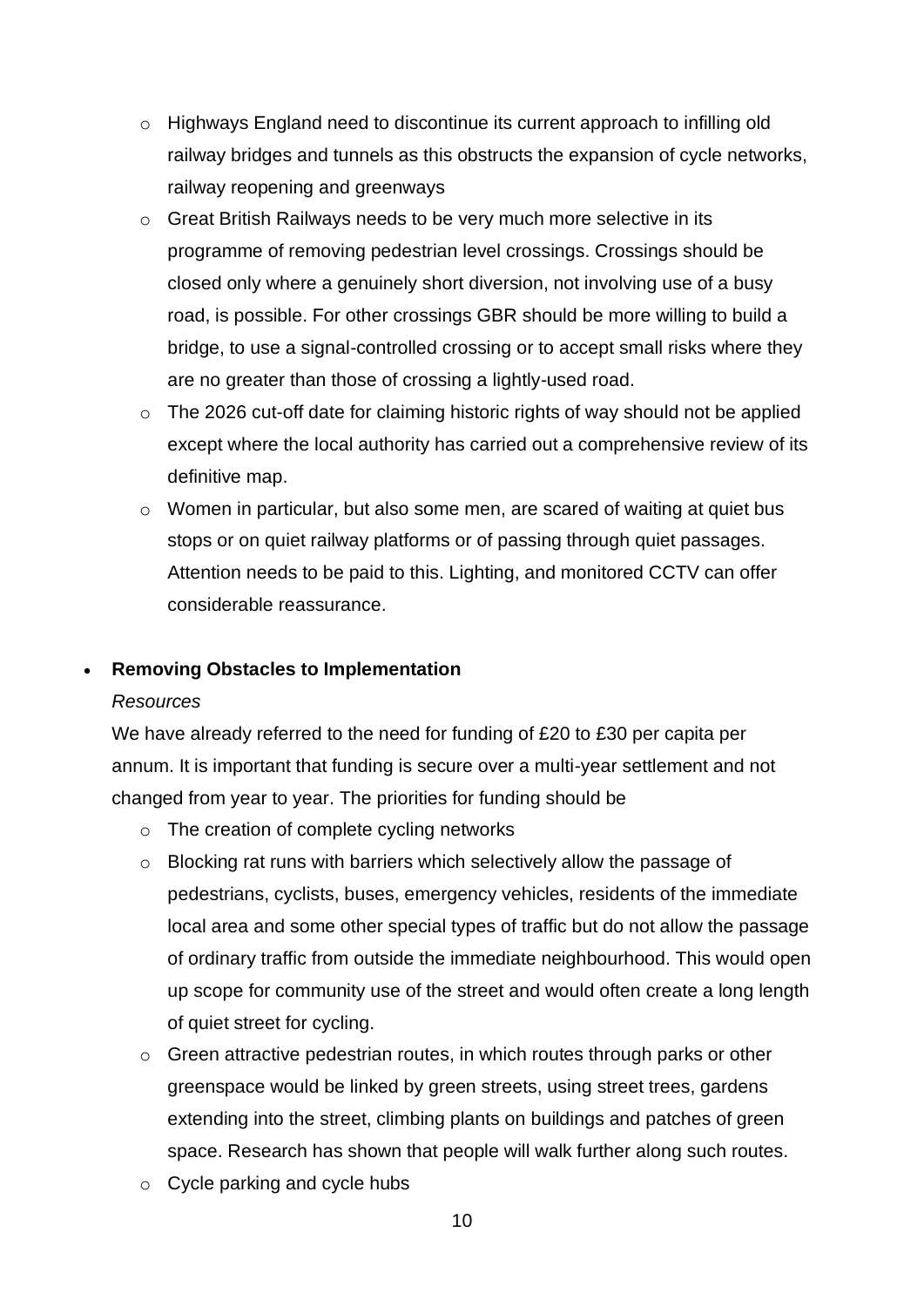- o Attractive pedestrian crossings where roads sever communities or pedestrian routes
- $\circ$  Investment in the train/cycle combination, including the provision of cycle vans on all passenger trains (which Cal Train in Northern California has shown to be highly successful)

In our submission to the Comprehensive Spending Review we made the following general points about spending

# [start of extract]

Comments on public health expenditure: -

We support the joint representations made by a number of public health bodies in relation to public health grant.

We would add to those representations that it is important that every population should have available to advise it a sufficient number of fully qualified public health consultants to provide public health advice across the whole range of policy areas, including our own area of transport. Many local authorities, faced with cuts in public health spending have cut their consultant workforce below the level at which health in all policies could be practised effectively. As the alternative would have been deeper cuts in public health services which they were already compelled to cut to an irresponsible degree this was understandable, but it does undermine one of the major elements of the mechanisms by which society pursues health as a social goal.

Comments on local government expenditure generally

Health in all policies, including in relation to transport, has also been undermined by the general cuts in local government expenditure. Organisations in survival mode find it hard to focus on the innovative coordinated pursuit of social goals, especially where this requires the transformation of services that are under financial pressure, and particularly if that transformation would require a degree of temporary double running.

Comments on the Keynesian multiplier

The work of David Stuckler and his colleagues (Reeves A, Basu S, McKee M, Meissner C & Stuckler D "Does investment in the health sector promote or inhibit economic growth?" Globalisation Health, 2013, **9(43)** has shown that for health, care, environmental and community spending, education and welfare the Keynesian multiplier is higher than for other kinds of spending and exceeds (sometimes considerably exceeds) the figure of 2.5 at which spending is self-funding (£1 of expenditure generating £2.50 of economic growth which generates £1 of taxation). The Government should therefore approach spending in these areas in a different way, focused on what can sensibly and usefully be spent and at what rate, rather than on a concept of competition for a fixed sum of money.

[end of extract]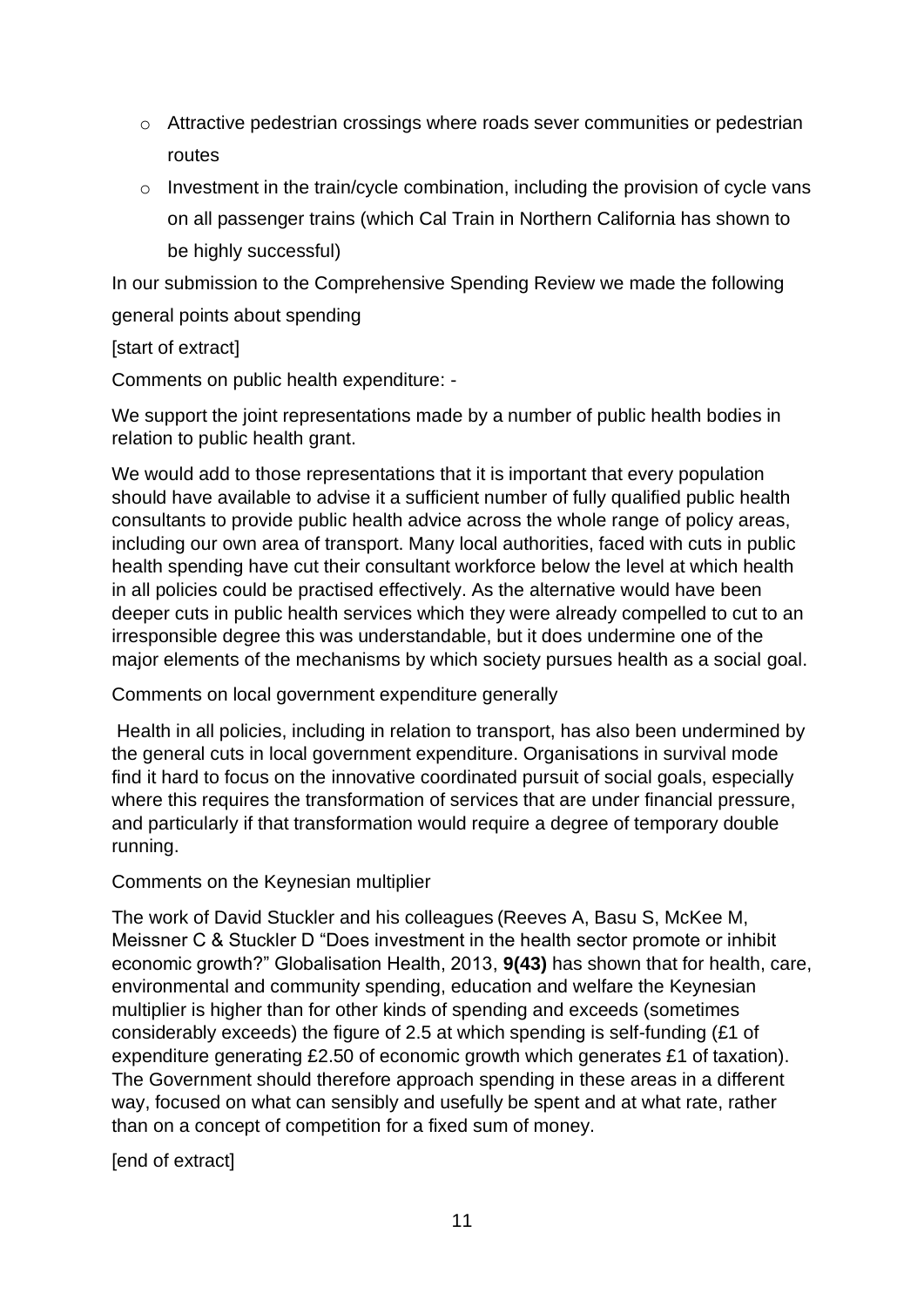We also repeated in our submission the explanation that we have sent to the Treasury on several occasions since 2013 about spending on road building to reduce congestion being completely wasteful as new roads unveil unmet demand for relocation and thereby create new traffic, a process which continues until congestion is as bad as ever and again becomes a limiting factor. This analysis can be found in full in Appendix 2 to this evidence as part of our submission to the Zero Carbon Transport Board.

We also set out in our submission various flaws in the current Treasury assessment processes which are repeated at the end of Appendix 2.

#### *Capacity*

Local authorities vary considerably in the extent to which their transport staff have taken on board the requirements of the new transport objectives. Transport planning needs to move from thinking about movement of vehicles to thinking about movement of people and then it needs to take a further step and think about the kinds of placemaking that will promote active travel and minimise motorised traffic. Highways engineers who routinely think about cars first and other road users second are another example. On the other hand, some local authorities have adopted excellent strategies focused on placemaking and real adherence to prioritising active travel.

There is a general reluctance to make use of innovative street designs, which in part results from professional traditions but also from the nature of official street design guidance. This is unfortunate as they can be cheaper than traditional methods. In St. Louis they use large stone balls as obstacles for traffic calming. In New Zealand they encourage innovative street design and have tested various methods of encouraging drivers to give way to pedestrians, finding that narrowing the road and painting stripes works as well as a zebra crossing. In Calgary they have used public art to make underpasses more inviting and have used public art actually on the street surface to encourage community use and separate cycle lanes from vehicular lanes. In the Netherlands car parking nose to kerb is used as an obstacle in traffic calming whilst living streets are designed by the residents, who are encouraged to make provision for parking, for play and for community use, with the carriageway being merely the gaps between the obstacles.

These methods are more effective and much cheaper than the methods commonly used in the UK.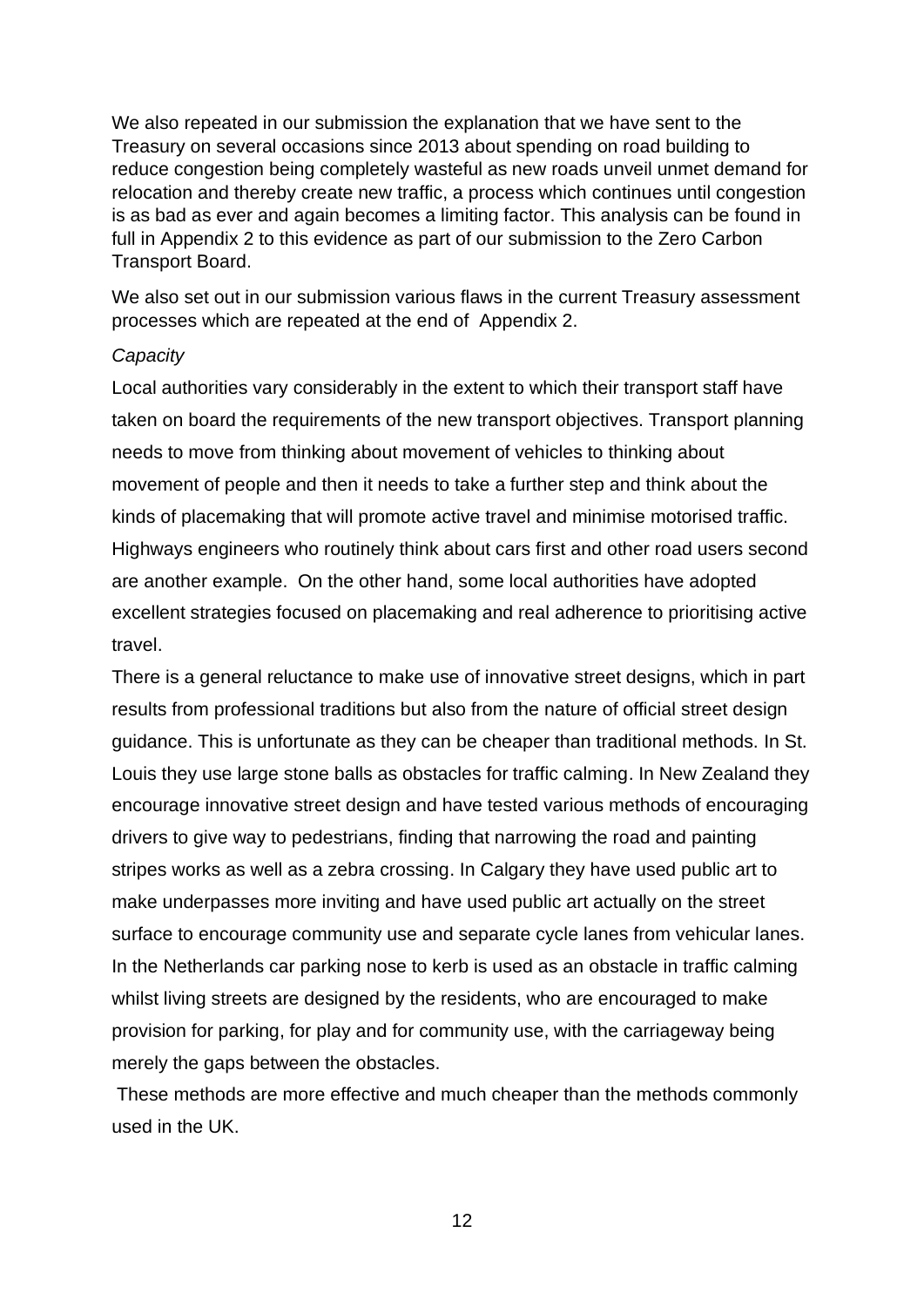#### *Walking as much as cycling.*

Walking is not "difficult to cater to". It requires the creation of a comprehensive aesthetically-attractive walking network and safe crossings of main roads. This requires a different thought process from just building a facility. It also requires funding of a lot of small actions such as planting some trees, changing the programme of some traffic lights, establishing a path across a field, putting in a pedestrian crossing, which do not amount to a "project" for funding. The financial process needs to be able to fund widespread small improvements to a network as if they collectively amounted to a project.

One of the obstacles to walking and cycling in deprived neighbourhoods is that those neighbourhoods tend to be less green and less attractive to walk in. Sometimes they are also less safe. There are ways to measure walkability and a goal of a transport strategy focused on placemaking would be to improve the walkability of the less walkable neighbourhoods.

#### *Allocating Resources*

We have already indicated the level of investment needed and the priorities for it. The initial need is predominantly for capital to create these networks and for funding to publicise the facilities that are created, but as time passes the balance will shift towards a need for revenue to maintain them.

There should be an allocation to the National Cycle Network and an allocation to improve canal towpaths. Highways England should receive an allocation to improve pedestrian and cycle crossings of trunk roads, and a similar allocation should be made to Great British Railways to reduce the community severance effect of railways. There should be an allocation to Great British Railways to provide cycle vans on all passenger trains. The rest of the money should go to Active Travel England, some of it to support national promotional campaigns but most of it to support local programme funding. We suggest that an allocation of £20 per capita per annum be indicatively allocated to each local authority with provisions to bid for an additional sum of up to £10. However, the allocation should only be released to be spent on a plan agreed with Active Travel England. Active Travel England should have default powers to spend the money itself where the local authority fails to produce an acceptable plan and for that purpose should be able to exercise any of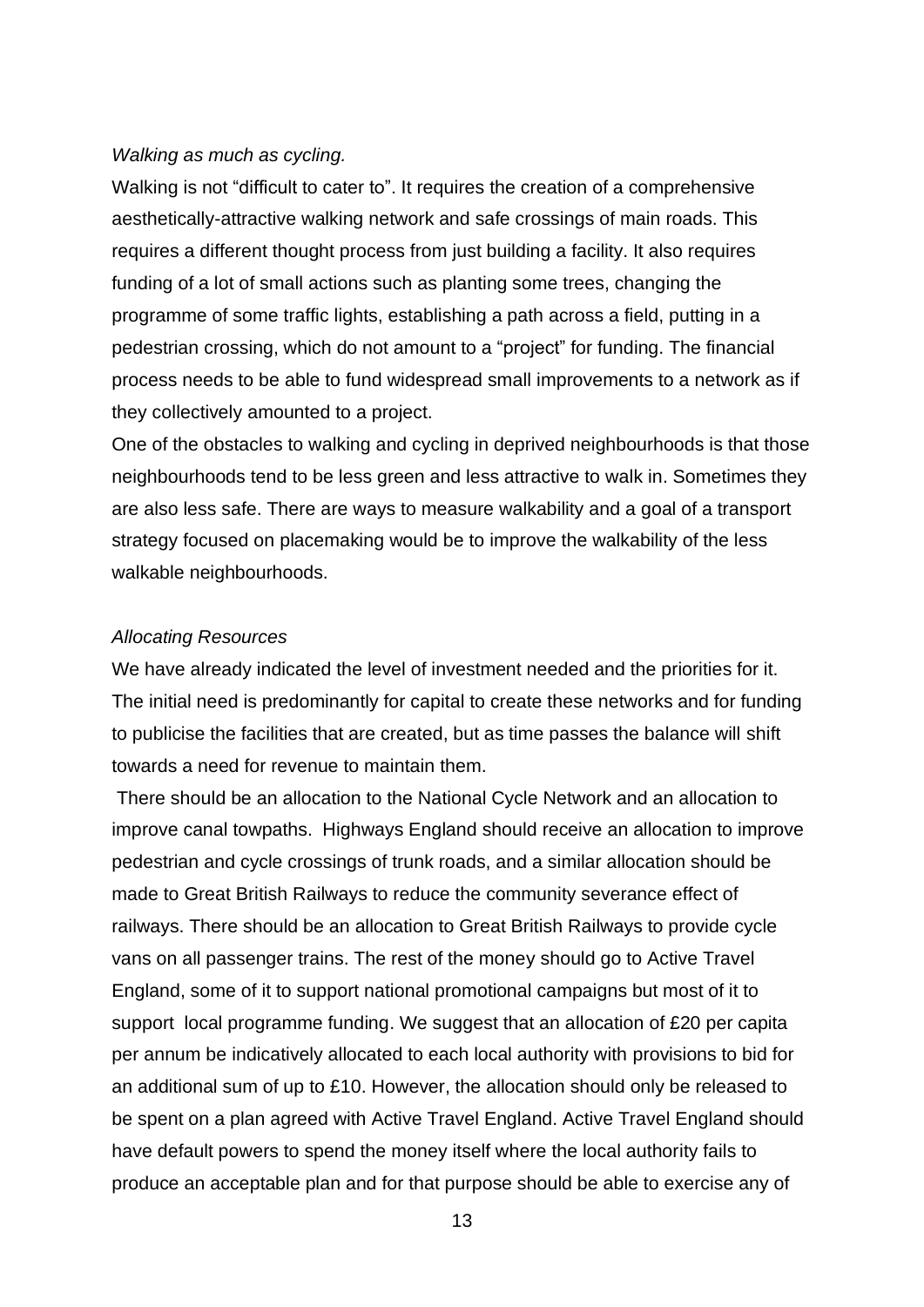the powers of a highways authority. Consultation with stakeholders should be a requirement for funding of local programmes and there would be capacity within the local programmes for third sector involvement.

Our proposals for indicative per capita funding of local areas would meet the requirement for levelling up. However, this will only work if the overall funding is adequate. Whilst overall funding has been inadequate it has been better to allow some authorities to demonstrate what can be done. That needs to move on – but by levelling up not by spreading more thinly.

Social prescribing has an important role in promoting active travel.

There are many co-benefits to active travel and these need to be recognised in order to tap appropriate funding.

## *Active Travel England*

It is important there is a public health input into Active Travel England, with public health representation on its Board and public health specialists who have a clear role in its decision-making processes.

Active Travel England needs to be

- o a regulator of transport strategies (for example, by controlling the release of funding in the way we have suggested above), for which purpose it will need a group of staff, perhaps drawn from the civil service, able to carry out this function
- o a source of expertise and guidance, for which purpose it will need appropriate experts
- o an advocate able to speak for active travel in public debate, for which purpose it will need a policy staff, probably drawn from a third sector background
- o If it is to have default powers, as we suggested above, it will also need to have the project management capacity to exercise these.

# • **Winning Public Support**.

Opinion polls show that the majority support schemes such as lower speeds and low traffic neighbourhoods. Unfortunately, the minority who do not are organised, vociferous, fact-averse and at times hate-filled. They need to be opposed. However, one of the reasons they appear credible is because there has not been enough positive promotion of the benefits of an alternative transport strategy. All too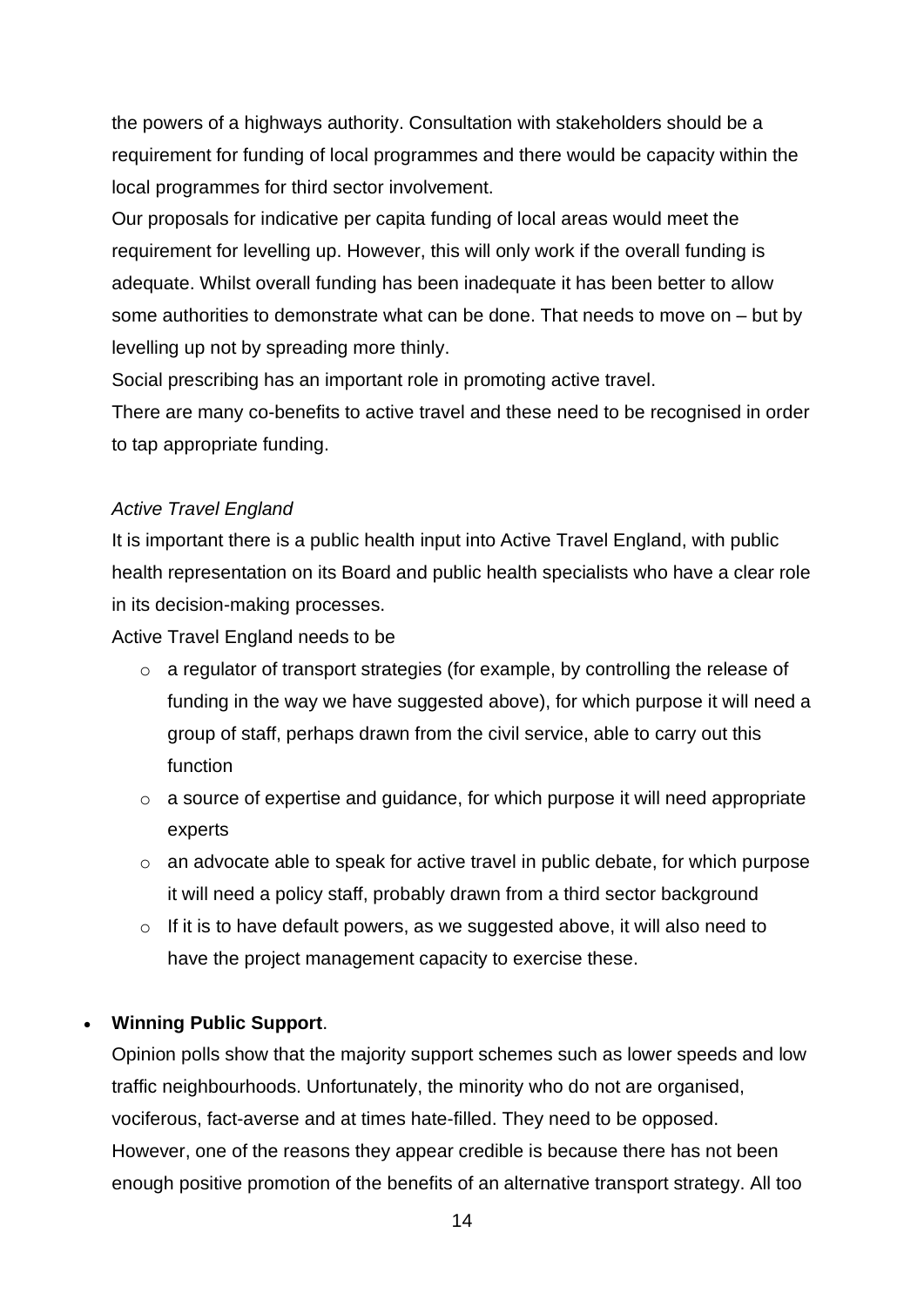often it has seemed as if its is about not flying or not using a car rather than about creating choices.

Most people do not choose to use a car. They do not perceive a choice because, outside London, the alternatives simply are not there. We need comprehensive cycle networks, walking networks and public transport networks. They need to be wellpublicised. It needs to be clear that when we say we want people to travel less, this means decentralising facilities and encouraging flexible working, not just people cutting down the journeys they make in an unchanged system. When we say we want people to use the car less, we do not want them to reorganise their lives about irregular buses – we want to provide the good bus and train systems which they will find attractive to use.

People who have family contacts in India do not want to be told not to visit. At the moment, almost all of them choose to fly. None of them choose to board a highspeed sleeper train, have dinner, sleep for eight hours, have breakfast, alight for a day's break in a city 1500 to 2500 miles from their starting point, then in the evening get back on the train to continue to North India (with a further break and a further night's journey to reach South India). The reason they reject this choice is not that they find it unattractive. They reject it because it isn't there. Many people would find it hugely more attractive than a long flight. Ultimately, we believe that aviation is only necessary for flights across oceans or polar ice caps, flights to islands too far from the mainland for a ferry to be the only option, and local travel in very remote areas like Alaska or Antarctica.

Experience of living streets in this country is limited so many people have difficulty envisaging them. In some countries virtual reality has been used as a way of overcoming this problem. It allows people to see how different designs of their street would look, and how they would feel to walk around.

#### *The Cost of Motoring*

Owning a car is a significant burden on family budgets but once a family owns a car they find it sensible to get the maximum return from the investment.

We believe that the cost of motoring should be shifted from the ownership of vehicles to their use, so as to encourage more selective use. Use of motor vehicles can be taxed by a combination of increased fuel duty and introduction of road charges. These need not be an anti-motorist measure if they were linked to lower levels of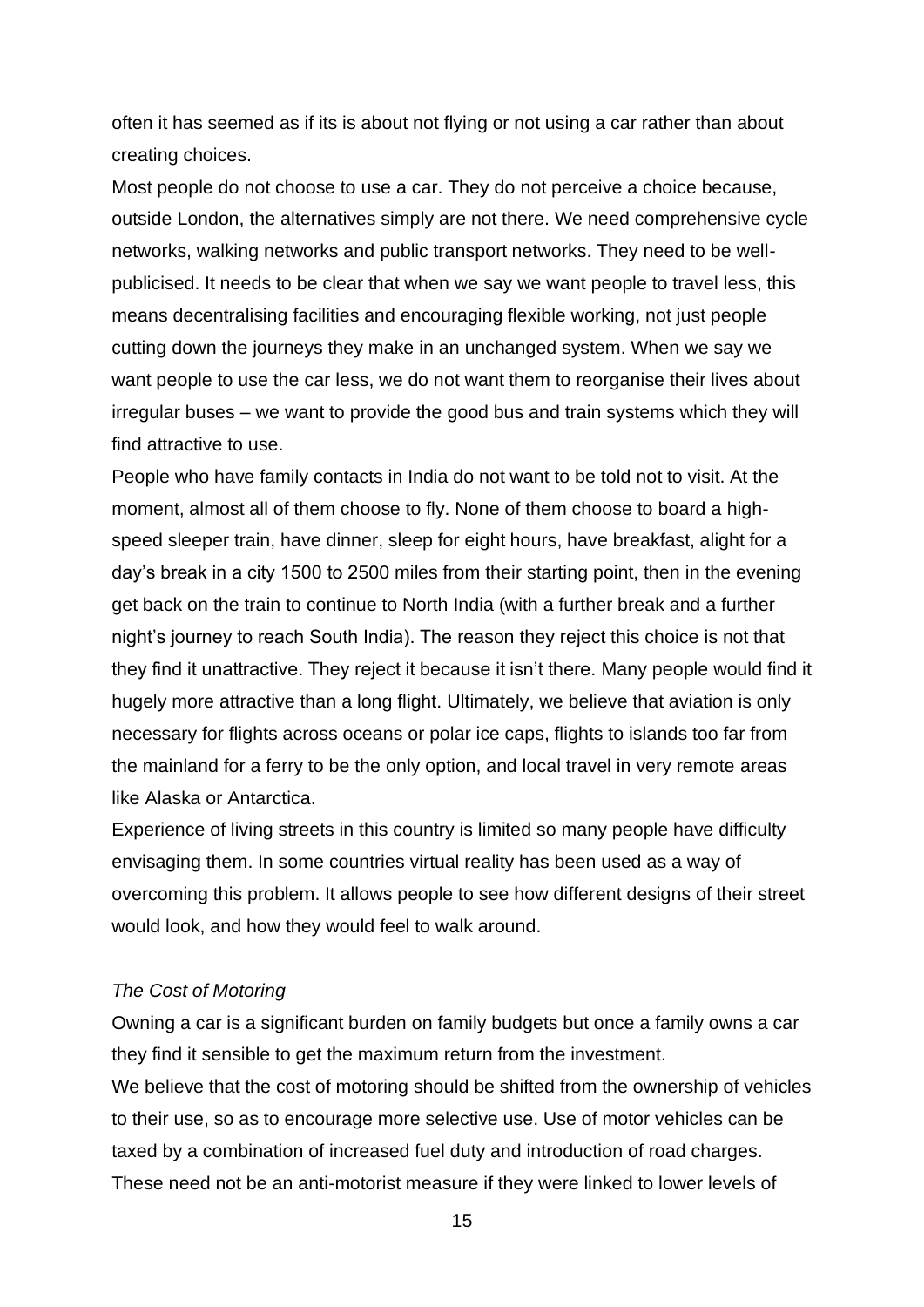other motoring taxes and costs. Fees charged to motorists (such as MOT fees) and taxes on motoring items (such as VAT on car maintenance or car accessories) could be reduced or abolished as part of the process of offsetting the increased fuel duty and road charges. Insurance is another major cost which is not directly related to mileage and the Treasury could provide a third party, passenger liability, fire and theft insurance policy automatically to every car (with a higher excess for drivers with a poor record), and fund that through road charges and increased fuel duty. This would shift a major fixed cost onto mileage-related payments and abolish the problem of uninsured drivers, as all drivers would be automatically insured and would pay for their basic insurance through road charges and fuel duty. It could be administered through existing insurance companies. Insurers could compete to offer top-up insurance (such as insurance of excesses, overseas cover, breakdown cover or provision of comprehensive cover). Claims on the Treasury from those who take out top up insurance would be processed through their insurance company. Claims on those who do not take out top up insurance would be allocated to insurance companies in rotation, in proportion to their share of the top-up market, with the Treasury paying them an administration fee for administering the claim.

### *Projecting an Attractive Overall Vision*

In Appendix 1 to this evidence we reproduce section 1.2 from the introductory section of our e book Health on the Move 2. In that introduction we set out to make the case for how a healthy transport system would be compatible with a very attractive lifestyle. We must do that if people are to commit positively and powerfully to a better world instead of seeing the overall vision as an imposition.

### **Appendix 1 Promoting Attractive Lifestyles with Healthy Transport**

*The following reproduces section 1.2 (Living with a Healthy Transport System) from THSG's e book Health on the Move 2. We reproduce it as an example of how we should seek to promote more positively the attractive lifestyles of a healthy transport system.*

### [start of extract]

Jean checked her diary for the day. It wouldn't be necessary to go into HQ. But there were some meetings which would need her to use the video facility at her local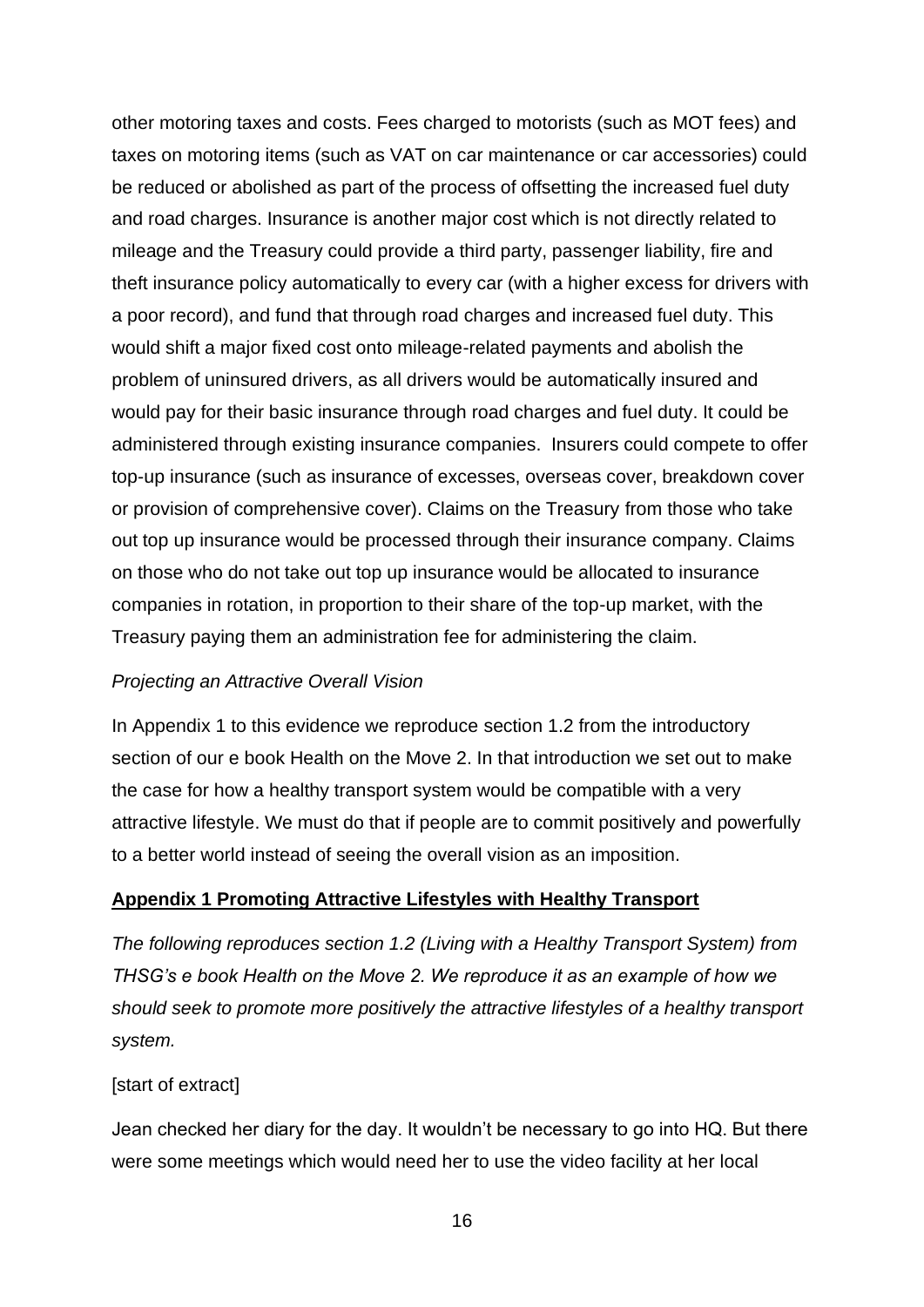neighbourhood work station. She pondered whether to go to the work station for the whole day or whether to work at home in the large office that they had built in the garage when they gave up the cars. She'd rather like the company, she thought, and Angela was always there on a Tuesday so she'd be able to ask Angela for advice about storing her parents' motorised transport contraptions once they convert their garage into a downstairs bedroom. It had taken her so long to persuade them to do this but, of course, her parents' generation had grown up in the days of private transport and found it hard to abandon old attitudes. Angela always used the community transport bus door to door whenever she needed to go further than her self-propelled wheelchair could manage. Jean had only ever used this when she had heavy luggage but she wondered if it would answer all her parents' travel needs too now they had finally given up driving regularly. Coming back to the present she settled down to eat her breakfast. Bacon from the pig farm in the next village. Eggs from her own hen. Toast and marmalade, made from good Sheffield oranges grown in the multi-storey farms of the Don Valley. David had overslept. Not surprisingly after the late night he had had the previous evening. As she was finishing her breakfast he joined her, spent a few minutes bolting down some cereal (from the multi-storey farms at Ringway, built on the site of the old airport) and rushed out to get his bicycle. "It's pouring down" she said "Why don't you walk?" "Too late" he said as he pedalled off to the station. Jean followed him but she walked along the covered walkway to protect her from the rain. It was a nice street. Rose gardens and trees and children's play areas filled the gaps between the opposing houses. On a sunny day Jean would have wandered amongst them, chatting to neighbours and watching the children play in the street out of harm's way but today the weather called for being under cover. Half way to the work station there was the facility that Jean had pressed so hard for when the street was being designed – the open-air swimming pool. As she passed the swimming pool, the delivery van bringing the shopping up to the local shop for people to collect was picking its way along the carriageway. Unlike the straight direct cycleway, motor vehicles had to negotiate the gaps between the obstacles rather than having a protected carriageway. Jean watched the van, its guidance devices, speed regulators and obstacle detectors all fully engaged, as it inched gingerly along the edge of the pool. It reminded her of the incident last winter when the council had only had had enough grit to do the pavements, cycleways and busways and the roads had been closed. The delivery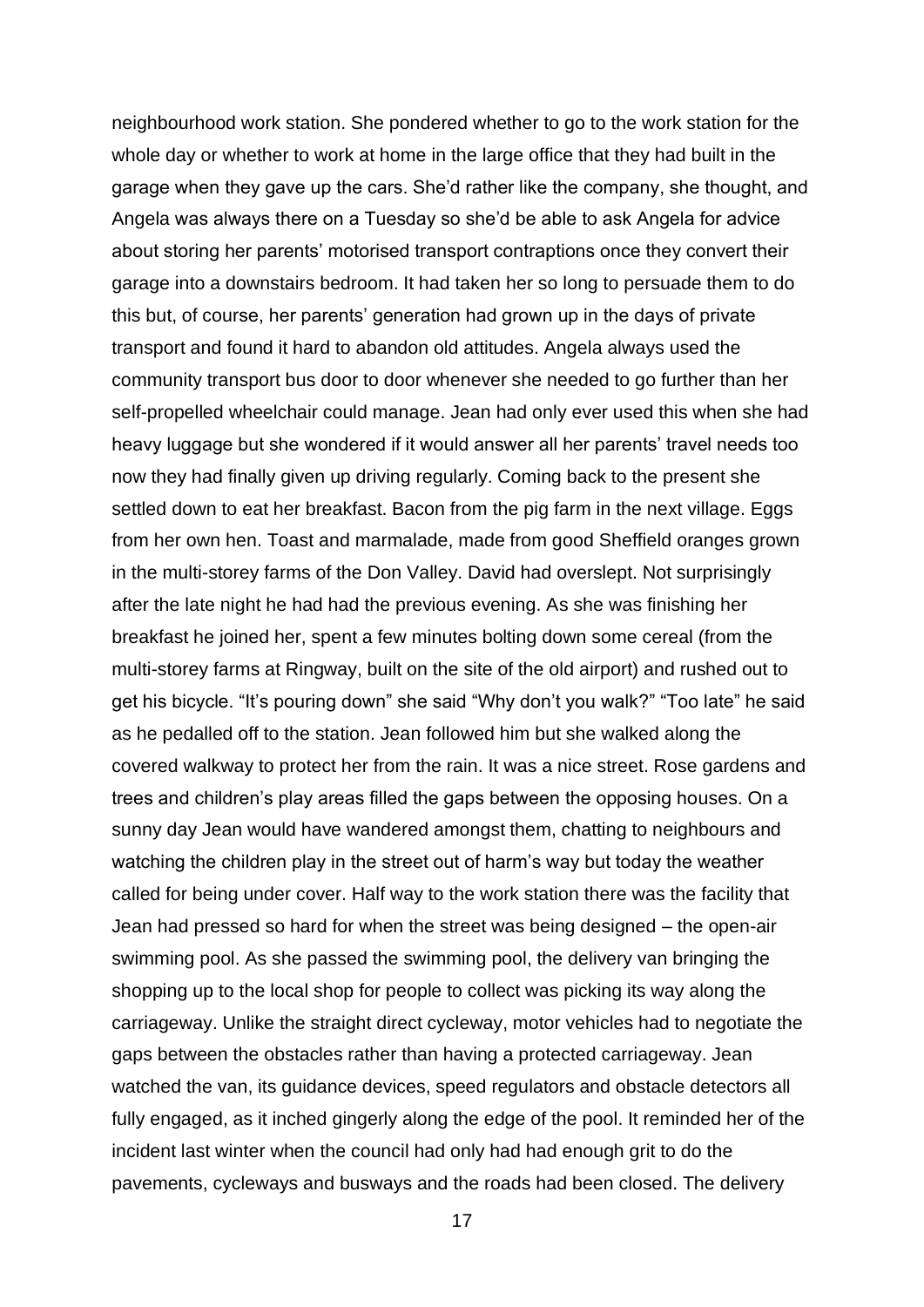van driver had foolishly ignored this and had ended up in the swimming pool and winner of You Tube's Idiot of the Week. As Jean arrived at the work station, checked her booking of the videoconference for the meeting that afternoon, switched on her computer, and started to write a lecture for medical students setting out the evidence for the powerful health benefits of social networks, David was arriving at the Metro station. He inserted his card and keyed adult single with cycle to Emmerdale into the journey planner. A recorded voice came over the intercom. "Next but one service from Platform 3. Change at Angerfield, which is the fourth station, for a bus to Emmerdale from stand E." Then a real human voice replaced it as the controller intervened. "The Emmerdale bus is demand-responsive and you are the only person booked on it today. If you'd prefer we could let you have a car from the Car Club for the normal bus fare and without road charges." They often made this offer when he was going to Emmerdale. Usually he took it but today he was feeling tired and he didn't think it would be safe so he declined, collected his tickets and made his way to the platform. The freight train to the shopping distributive warehouse at Angerfield was passing as he reached the platform, then the fast train to the city drew up into the platform, making the wayside stop that it made here once an hour instead of running through nonstop as it did the rest of the time. David knew this train stopped at Angerfield. They wanted him to wait for the tram because he would get no benefit from the train due to the connection and they liked to keep short distance passengers on the trams if they could. But he rather fancied the plusher seats of the train so he climbed aboard, stored his cycle in the cycle van and lounged back into a seat. The train flashed past the three intervening tram stops and overtook the freight train as it manoeuvred itself into the shopping sidings. Then the train drew up at Angerfield. He made his way to stand E and relaxed in an armchair watching the trolley buses come and go as he waited for his own bus. While he waited, he thought about their holiday. 15 days on a cruise train. They started with a day in Paris, then a slow daytime ride across the Alps with a break at Innsbruck. Full days spent, in Venice, Bled, Dubrovnik, Athens, Istanbul, Samarkand, St Petersburg, Narvik and Bergen, sometimes linked by high speed overnight travel, sometimes interspersed with slow, looking out of the window days. He thought Samarkand and Athens would be the highlights of the trip.

[end of extract]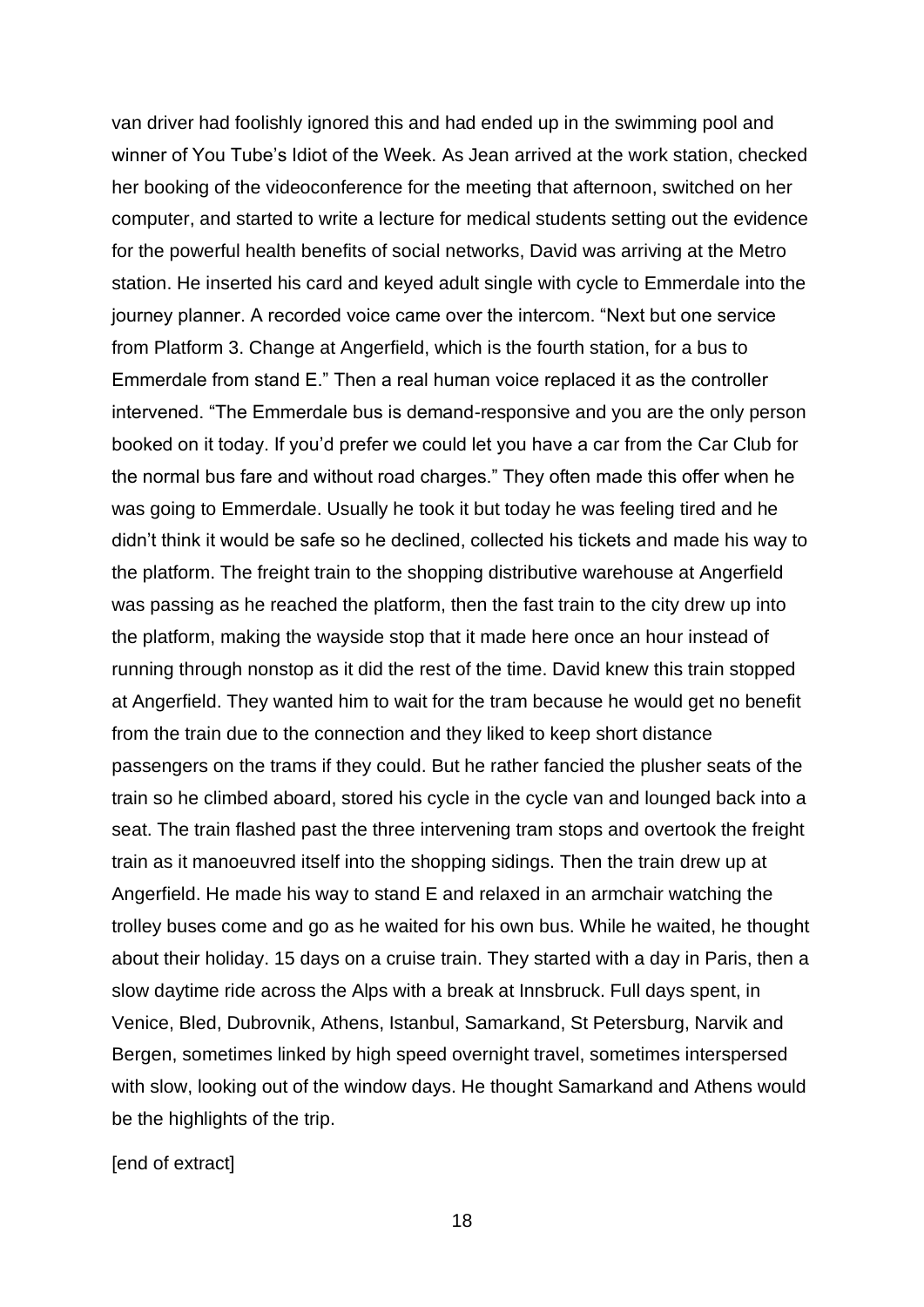# **Appendix 2 THSG Submission to the Zero Carbon Transport Board**

*As you specifically wish to place your enquiry in a context of decarbonisation we are submitting for your information our submission, dated 18th August 2020, to the Zero Carbon Transport Board. It is too long to include in the main evidence but we wished you to have it available for reference. Some of the sections most directly relevant to your enquiry have, however, been included in the main evidence. To retain the completeness of this appendix we have included them here as well but we have reduced these into a smaller font so that if you wish you may avoid reading them repetitively.*

## [ start of extract]

As requested in your letter of  $5<sup>th</sup>$  August 2020 and as promised in my reply of  $9<sup>th</sup>$ August 2020, I am writing with some more focused comments for the Zero Carbon Transport Board from a public health standpoint.

A healthy transport policy will minimise transport use by having more local facilities and making more use of cyberspace. It will use walking and cycling for short journeys, and the rail/cycle combination for longer journeys, with the bulk of freight transport being by rail, electric delivery vehicles and a new generation of modern electrically-assisted sailing ships. Ultimately, we see only a limited role for the private car, e.g. in sparsely populated areas. We also see only a limited role for aviation – for flights across oceans and polar ice caps and for islands too far from the mainland to rely on ferries, and for local travel in very remote areas such as Alaska or Antarctica. These approaches to transport policy will improve air quality, reduce climate change, for which transport is the largest contributor in the UK, and promote physical activity with consequential reductions in the prevalence of obesity, diabetes, heart disease, stroke, depression, some cancers, and osteoporosis.

There are co-benefits to most decarbonisation transport policies (although not all)

- for health many of the approaches we have described above as part of a healthy transport policy will also contribute to decarbonisation
- for the economy many decarbonisation policies also form part of a Green New Deal
- for reducing inequalities –the adverse impacts of road traffic fall most heavily on deprived areas whilst the benefits accrue more to the more affluent. Those who have access to cars and can afford rail fares can travel much more freely and quickly than those confined to buses. In between these two groups is a group who struggle to afford a car and who find the cost of it erodes the resources they have for other areas of their life. There is a fourth group, more disadvantaged than all three of these groups, consisting of people who cannot even afford to use buses (or, at least, must severely ration their use).

[Ref Mindell JS, Cohen JM, Watkins S, Tyler N. Synergies between low carbon and healthy transport policies. *Proceedings of the Institution of Civil Engineers – Transport.* 2011;**164**:127-39. <https://doi.org/10.1680/tran.2011.164.3.127> ]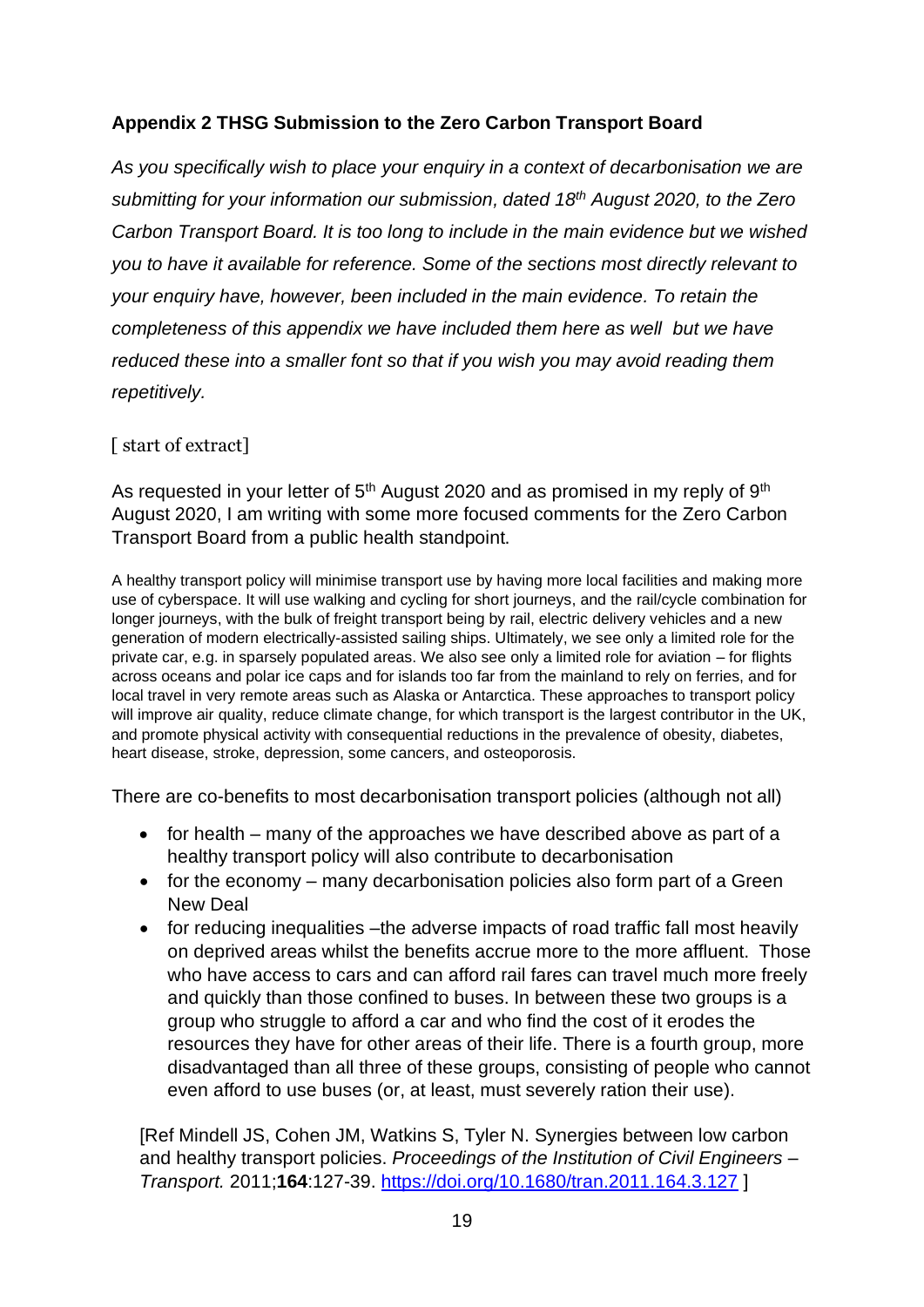## Electric Vehicles

A major part of the thinking of the Board currently seems to be focused on electric vehicles. We support the use of electric vehicles rather than diesel and petrol engines but they are not the whole of the problem.

- $\circ$  the electricity still needs to be generated the UK needs to increase 'green' electricity (e.g. requiring photovoltaic panels on all new roofs?) Not directly transport, but if generate household electricity, then not so much needed from the grid and can contribute to the grid, increasing the % of electricity used by EVs that is 'green')
- o still produce particulate pollution from brakes, tyres
- o they do not achieve the health benefits of active travel.

They play a part in the solution but they are not the solution.

#### Cycling and Walking

The mainstay of decarbonisation must be increasing walking, cycling & other motor-free travel modes. Not only do these offer the greatest decarbonisation but they have the co-benefit of improving health through increased physical activity with lower obesity, diabetes, heart disease, stroke, depression, some cancers, osteoporosis.

People will walk further if the walk is pleasant, so there needs to be attention to the aesthetic quality of walking routes. Planting fruit trees along walking routes improves the attractiveness of the walk, absorbs carbon and provides fruit for the public to pick to help promote healthier nutrition.

People will cycle more if they perceive it as safe. Segregated cycle routes are important to this. Experienced cyclists may not perceive this as important but the people we want to attract onto cycles certainly do.

Enforcement of laws protecting vulnerable road users is also important.

It is important that major cycle routes are seen as major roads for the purposes of priority at junctions. The experiences of cities like Copenhagen has been that considerable modal shift towards cycling and walking can be achieved with investment to make walking and cycling routes safe and attractive across a wide network. Spending of £20 - £30 per annum per capita seems to be necessary to achieve this. In the UK this would equate to £1.3bn to £2bn a year or about £6bn to £10bn over a Parliament.

#### E-Bikes

E bikes are important in hilly areas and they could be the answer for many people. They can provide almost as much physical activity as a standard bicycle. However, they must conform to the ECF definition (max speed, max power output and crucially, motor works ONLY when there's pedalling). In Israel, where there is no requirement for pedalling they are used by males too young or too poor to own a car, with no regard for pedestrians, and used mostly as electric mopeds, feet up on the handlebars! We should make this distinction clear. An e-bike in which the motor only works with pedalling (or, for people with leg impairments, hand cranking) should be treated as a bicycle. An ebike which can be used without pedalling is just an electric moped.

#### The Cycle/Public Transport Combination

One of the flaws in the Board's current discussions is that they do not seem to be considering the cycle/public transport combination as a distinct transport mode, even though it is a mode which can compete in flexibility and speed with the private car.

We believe that spending on the linking of cycling to public transport, including cycle parking and cycle hire at stations, and also carriage of cycles on trains and some buses, should be considered not simply as a specific niche of rail passenger, or as a part of local cycle schemes. There should be a national planned development to ensure the cycle/public transport combination is promoted as an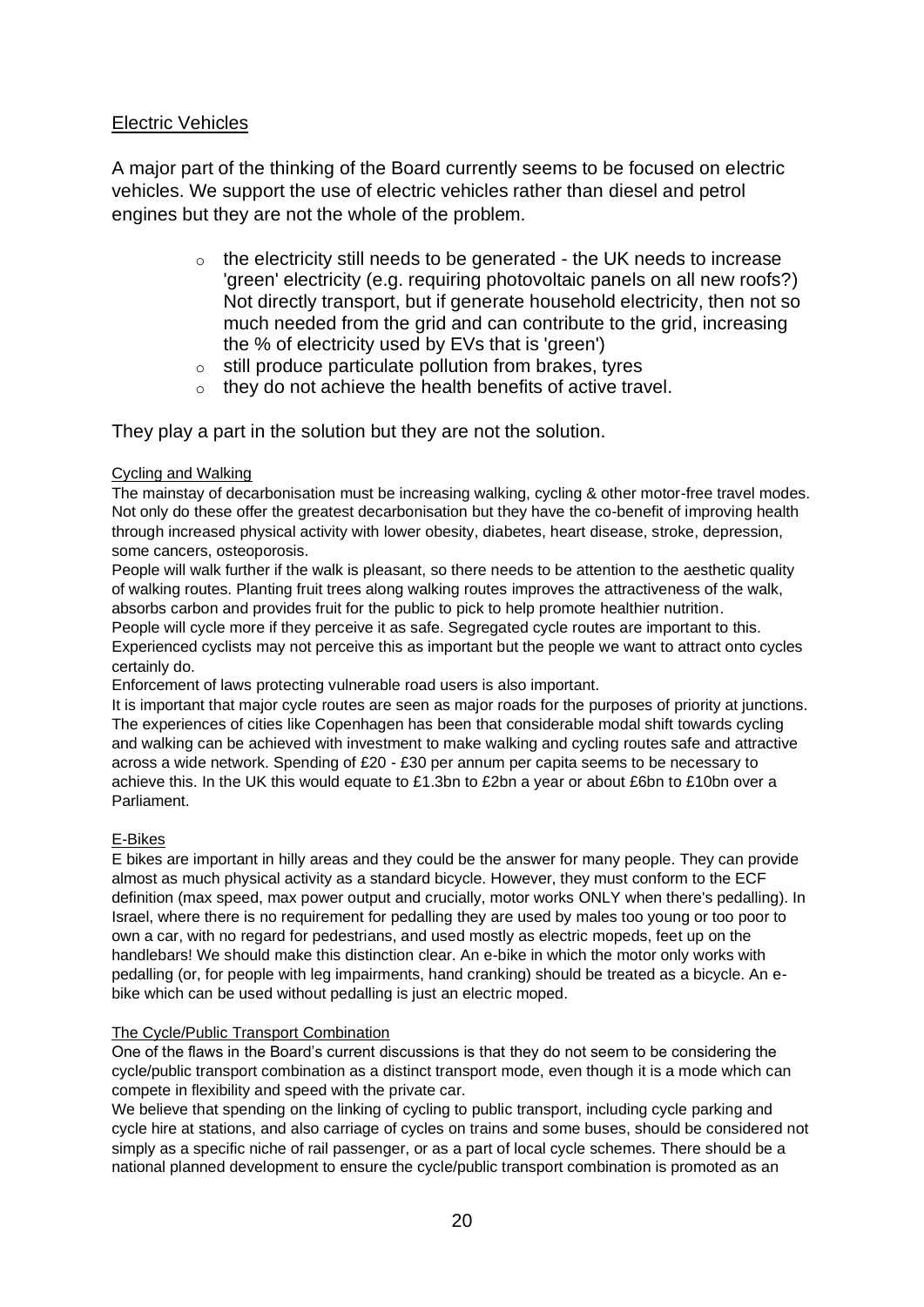alternative to the car. The aim should be to move over a reasonable (but not excessively prolonged) defined period of time to a situation where

- 3. There would be a national network of hubs at which cycles can be hired, parked and loaded onto cycle-carrying public transport, within 5 miles of any part of an urban area, 10 miles of any part of a rural area and 15 miles of any part of a remote area. This should include the establishment of stations whose prime purpose is to serve as a cycle railhead, including stations at junctions between the national cycle network and the rail system. It should also include through bookings for passenger and cycle by routes which include a linking cycle route.
- 4. There would be cycle vans on all trains. Caltrain in California has shown that this can be successful. Its cycle vans are full so it has had to put a second van on some trains and also support regular users in choosing to have a bike at each end of their journey instead of taking them on the train. It measures the success of the scheme not as a proportionate increase in cyclists using the train but as a proportionate increase in total usage of the train. The passengers attracted by the cycle vans are a significant proportion. This approach dramatically contrasts with the performance of British train operating companies who think they are doing well if they accommodate two or three cycles on a train.

### Vehicle Sharing

The Board should devote attention to how to promote co-ownership, car clubs, and other kinds of shared vehicle to reduce the number of vehicles manufactured and on the roads and help make people think before driving whether that is the best / necessary travel mode. We should be encouraging people to drive only when they need to and not to turn to their car for every journey.

The sections that follow, on autonomous vehicles and on rebalancing the costs of motoring, are relevant to this. Insurance is also an issue.

### Autonomous Vehicles

OECD figures have shown that if autonomous vehicles are used in the way cars are used now, they will double the amount of traffic, but if they are used as shared vehicles in conjunction with a public transport system they could reduce traffic by 90%.

In a paper in Municipal Engineer we have discussed the kind of total mobility systems that might be possible with autonomous vehicles, the way gradually to move towards such a total mobility system and ways to overcome some of the obstacles, such as loss aversion.

Ref Watkins SJ "Driverless cars – advantages of not owning them: car share, active travel and total mobility" Proceedings of the Institution of Civil Engineers Municipal Engineer 171 March 2018 Issue ME1 Pages 26–30<https://doi.org/10.1680/jmuen.16.00067>

#### Shifting Motoring Costs from Ownership to Use

We believe that the cost of motoring should be shifted from the ownership of vehicles to their use, so as to encourage more selective use.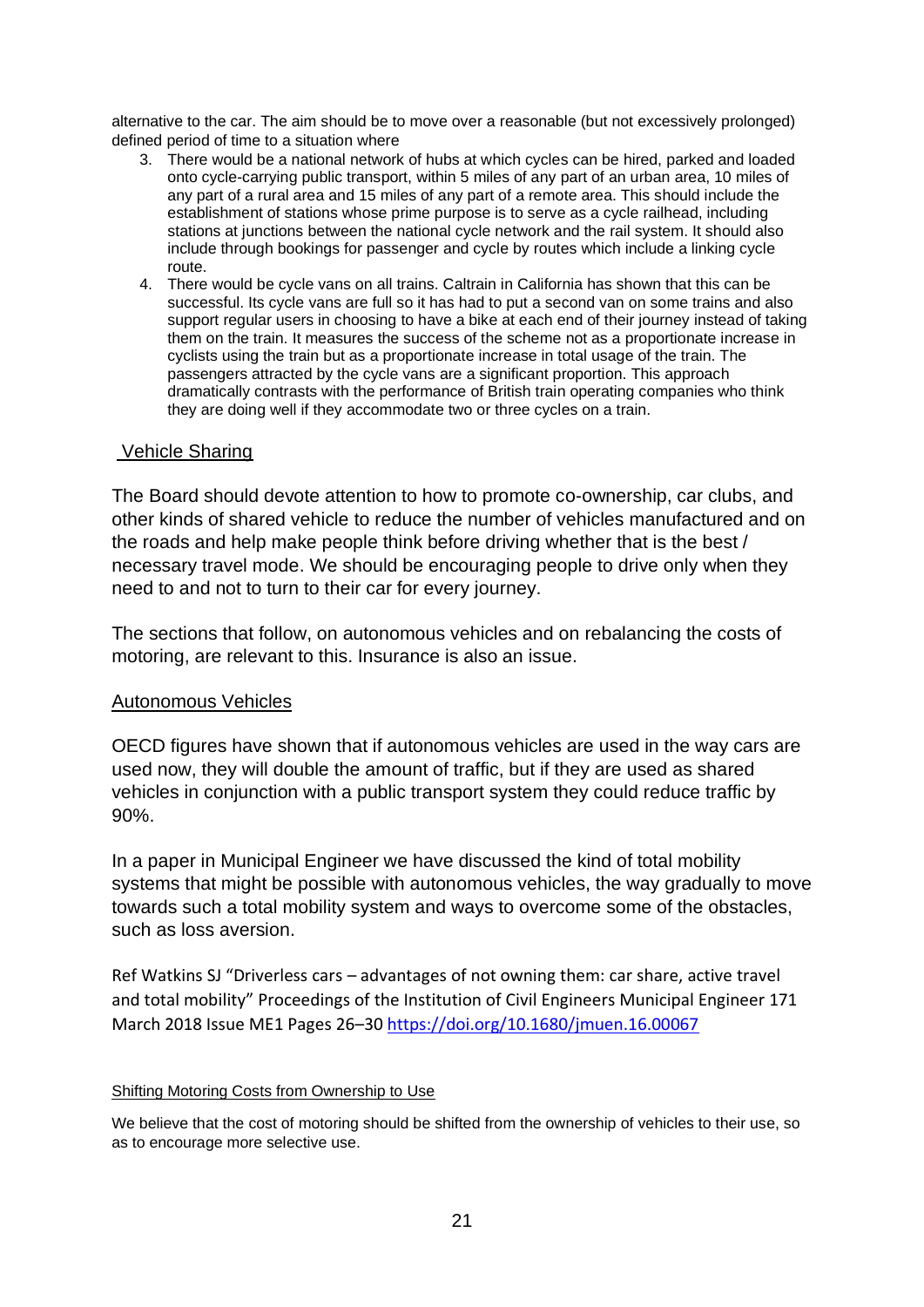Use of motor vehicles can be taxed by a combination of increased fuel duty and introduction of road charges.

These need not be an anti-motorist measure if they were linked to lower levels of other motoring taxes and costs.

Fees charged to motorists (such as MOT fees) and taxes on motoring items (such as VAT on car maintenance or car accessories) could be reduced or abolished as part of the process of offsetting the increased fuel duty and road charges.

Insurance is another major cost which is not directly related to mileage and the Treasury could provide a third party, passenger liability, fire and theft insurance policy automatically to every car (with a higher excess for drivers with a poor record), and fund that through road charges and increased fuel duty. This would shift a major fixed cost onto mileage-related payments and abolish the problem of uninsured drivers, as all drivers would be automatically insured and would pay for their basic insurance through road charges and fuel duty.

It could be administered through existing insurance companies. Insurers could compete to offer topup insurance (such as insurance of excesses, overseas cover, breakdown cover or provision of comprehensive cover). Claims on the Treasury from those who take out top up insurance would be processed through their insurance company. Claims on those who do not take out top up insurance would be allocated to insurance companies in rotation, in proportion to their share of the top-up market, with the Treasury paying them an administration fee for administering the claim. Living Streets

During the pandemic many people will have experienced and enjoyed the benefits of less traffic (and noise and air pollution) in their local streets, and the importance of community. This is the time to increase dramatically the number of "living streets".

Living streets (often known by their Dutch name of woonerf) are streets which are so arranged that, although traffic is permitted, it is controlled and directed by physical obstacles (mainly street furniture and obstructively-arranged parking spaces) so that it is a guest in a street mainly used for other purposes, such as social interaction, play, walking cycling and gardening.

There are many advantages to living streets including the promotion of community activities. They lead to an increased number of friendships between neighbours and this has been shown epidemiologically to be a major contributor to reduced death rates.

We have suggested that except for motorways, A roads, B roads and other roads designated as throughways by local councils, most motor vehicular rights should be removed except for access. There should be exceptions for cycles (even if electrically assisted), emergency vehicles, invalid carriages, vehicles controlled by pedestrians, and buses. The term "except for access" would cover not only private cars and motor cycles but also delivery vehicles, street maintenance vehicles and the like.

The significance of this for zero carbon is that the removal of rat running will create lines of direct cycle friendly streets which can contribute significantly to the development of cycle networks.

### Speed Limit

This is a good time to make the default urban speed limit 20mph to promote the safety of pedestrians and cyclists.

General reductions in speed limits also reduce fuel use and increase the efficiency of utilisation of road space. We could perhaps reduce all speed limits from 20/30/40/50/60/70 mph to 20/30/40/50/60/70 kph which would reduce them by about a third without any sign needing to be changed. The motorway limit could stay as it is.

30kph is sufficiently close to 20mph that this would achieve the 20mph default urban speed limit.

Motorists will complain that this will slow them down. They should be asked to look at their trip meter and what it reveals their average speed to be. For most drivers it is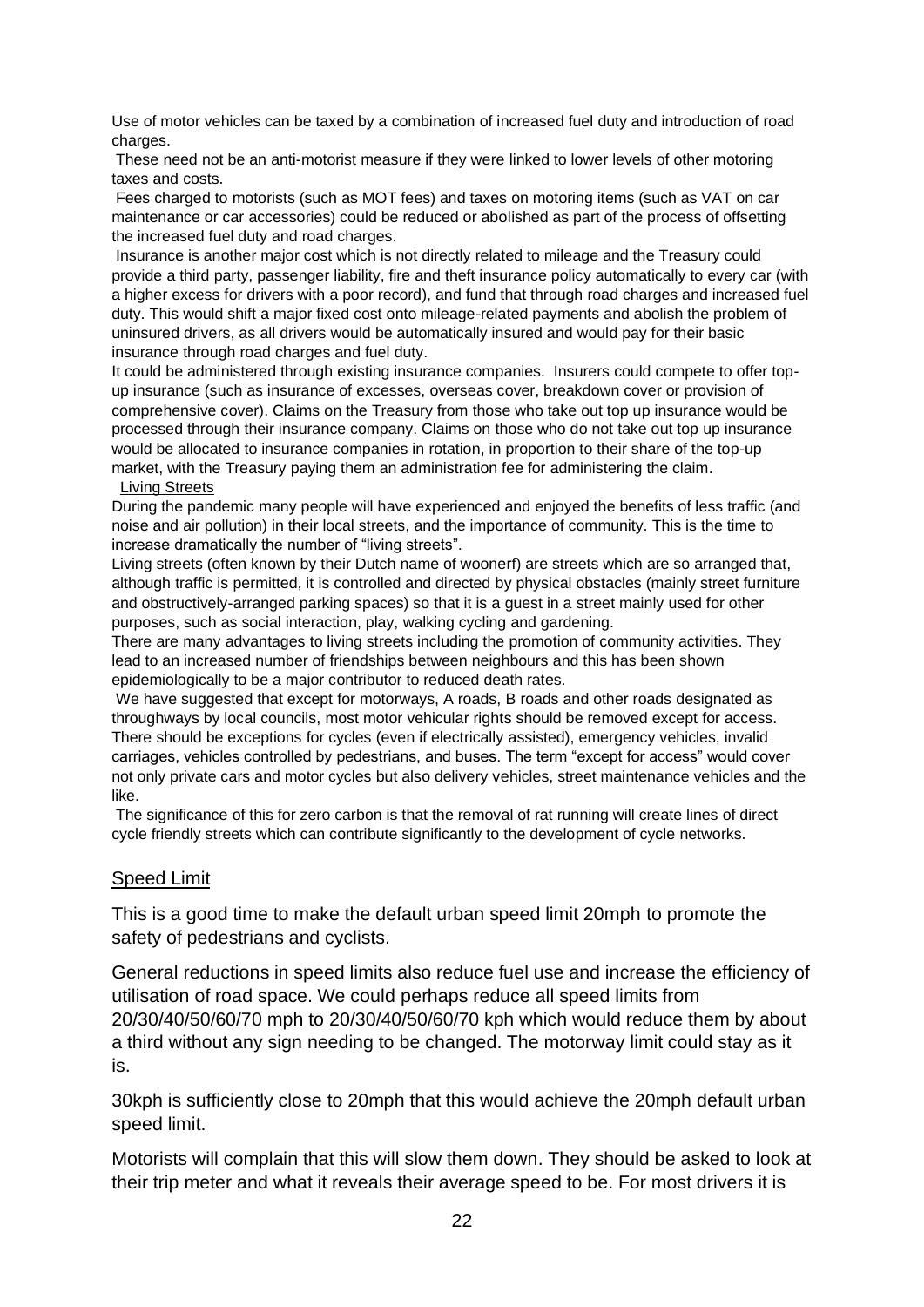slower than a bicycle or a horse. The short bursts of high speed achieve very little overall.

To ensure enforcement we would suggest that all vehicles are fitted with a speed limiter.

## Spatial Planning

Another issue that the Board needs to address is the failure to maintain effective linkage between transport planning and spatial planning. We need clear plans to increase land use mix, increase population density and reduce urban sprawl so that more journeys are within walking or cycling distance - the 10/12/15/20-minute neighbourhood / city (Paris is aiming for 15-minute neighbourhoods, with a wide range of destinations available within 15 minutes).

The protection of urban greenspace is important to the maintenance of the aesthetically attractive walking routes which we see as essential to promoting walking but this can be seen as incompatible with increasing population density. There are technological solutions to this problem – green-enveloped buildings with green walls, green roofs and earth sheltering. To encourage the use of these technologies we need to empower councils to insist on them, we need active public endorsement of them by Government and we need to overcome the problem that insurers and mortgage providers look askance at them as "non-standard construction".

There should be more car-free housing developments close to public transport hubs.

Transport plans are often seen as an afterthought by developers and there is a perception by planners and developers that insistence on transport solutions will not be upheld by the Planning Inspectorate. The current perception is that the Inspectorate will prioritise economics and housing. This must change to prioritising economics, housing, health and climate change.

Whatever changes are made in planning policy will be slow to take effect because of the approved applications that are in the pipeline for implementation. Most of what will be built in the next ten years is already planned and it is not zero carbon focused. We could consider a considerable expansion of the role of building regulations so that they address issues of quality, design, transport plans, flood prevention and decarbonisation. This would require controversial new legislation but climate change is an emergency.

A comprehensive programme of flood prevention including wetland and peatland protection, upriver measures, flood plain retention, sustainable urban drainage, flood-resilient construction (including floating buildings), and water run offs, lies beyond the scope of our organisation, or of this Board. However, having mentioned it as one of the issues that could be addressed by a new form of building regulation, perhaps we could point out two implications for transport. The widespread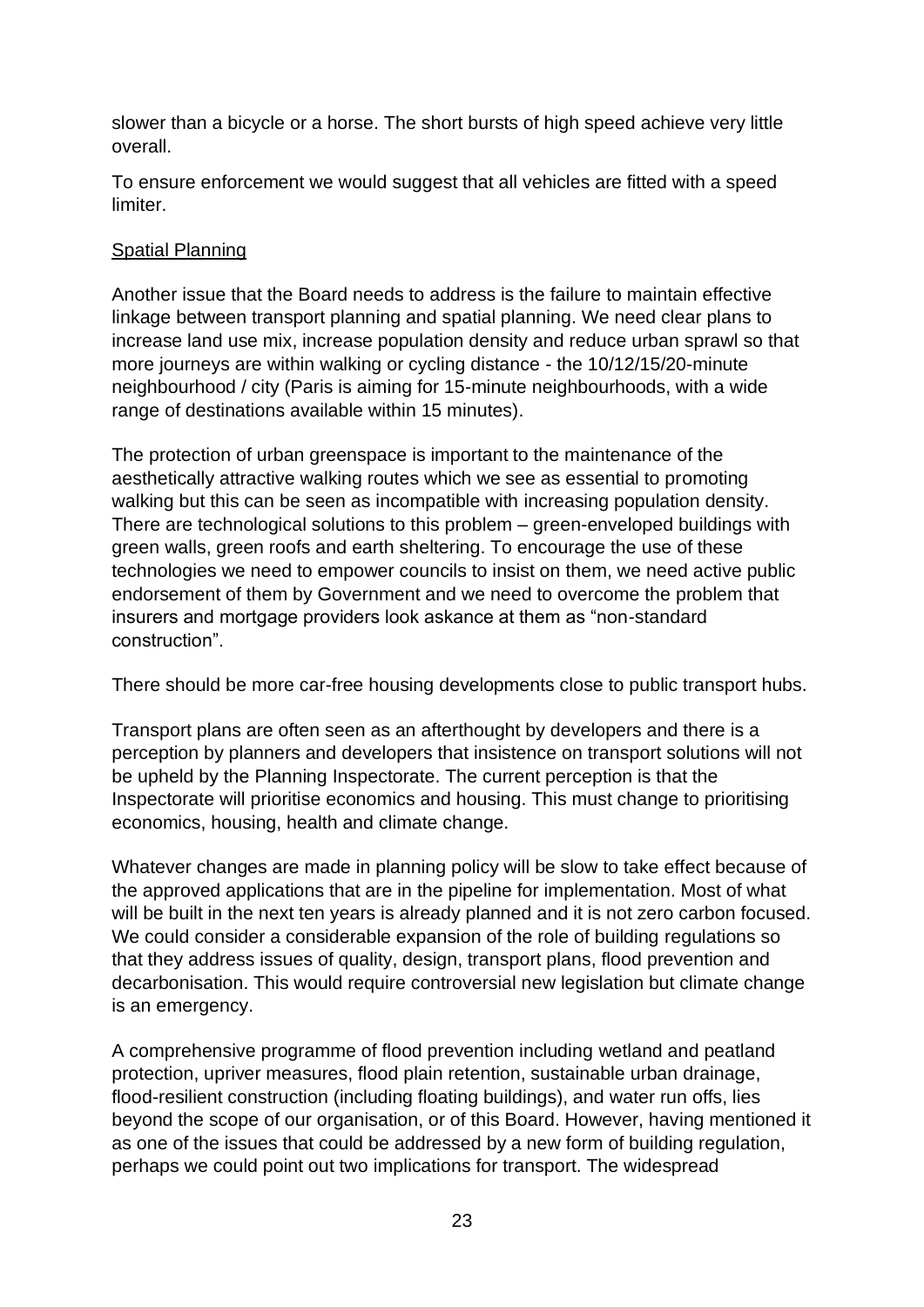conversion of gardens into car parks is a major contributor to reduced flood resilience. Underground car parks can fulfil a dual function as a flood run off facility.

### Promoting Home Working & Shorter Working Weeks

This does not appear to have been given a great deal of consideration by the Board.

If everybody worked a four-day week instead of a five-day week and one of the four days was worked at home, then commuting would reduce by 40%

Of course, not every job can be done from home but the pandemic has shown that many can.

To promote this, we suggest a number of things.

Firstly, we should flex the employer's national insurance contribution so that it has a 25% surcharge for people who attend their workplace on five days a week or more and a 25% discount for those who attend their workplace on three days a week or less. Travelling to meetings away from the workplace should be regarded as the same as attending the workplace, unless the worker walks to them from home, in which case they should be regarded as the same as working from home.

Secondly, we should promote housing developments designed for home working, which could include large well-equipped offices shared by five to ten houses.

Thirdly, we should ensure universal availability of high-quality broadband.

Fourthly, there is an international need for high quality electronic conference centres and Britain should aim to develop such centres.

Fifthly, we need proper health and safety provisions for home working.

### City Transport

Cities need a comprehensive walking and cycling network.

They also need a comprehensive rapid transit network with both orbital and radial routes linking stations within walking distance of all parts of the city. To compete with the car, it needs to be a comprehensive network.

Rapid transit could be a frequent rail service, a tram service, a limited stop high quality bus service or a service of pods operated by autonomous vehicles. It could include a mix of those modes according to the most appropriate mode for each route, provided that they interchanged as a system instead of being separate networks. It could also include ferries or cable cars. On routes where demand is not sufficient to warrant frequent scheduled service it could be demand-responsive.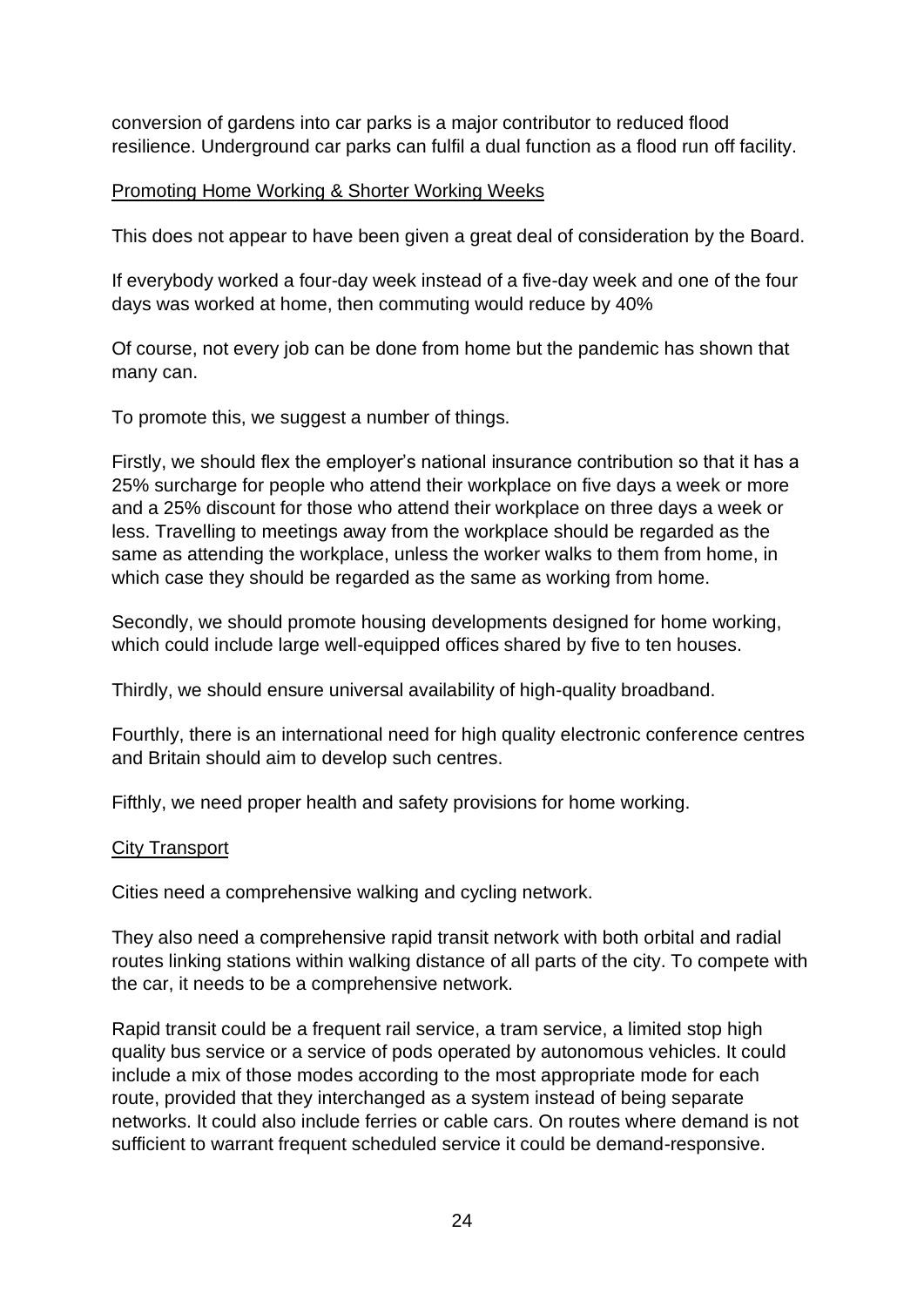## Rural Transport

People will not take a train if there is no train or bus to their ultimate destination. Unless public transport is available for most of their journeys they will feel the need to buy a car and will then find it simpler to use it. Large parts of the UK, especially rural areas, either have no buses or have buses only once a day or less. In the evening these bus-free zones extend to cover most of the rural UK and large parts of the urban area (about a third of the urban core of the town of Darlington, for example). This is not an insignificant problem to be put on the backburner – it is a major obstacle to modal shift. Somebody who needs a car to get to the country once a week is not just somebody lost to the public transport system once a week. They are often lost to the public transport system completely.

There is sometimes a sense of desperation about rural transport. It is however no more difficult to provide public transport in rural areas than in cities – it is just the routes are longer.

When we wrote about city rapid transit people probably nodded approvingly. But let us make the same statement about rural areas:-

Rural areas need a comprehensive walking and cycling network.

They also need a comprehensive rapid transit network with both orbital and radial routes linking stations within walking distance of all parts of the area. To compete with the car, it needs to be a comprehensive network.

Rapid transit could be a frequent rail service, a tram service, a limited stop high quality bus service or a service of pods operated by autonomous vehicles. It could include a mix of those modes according to the most appropriate mode for each route, provided that they interchanged as a system instead of being separate networks. It could also include ferries or cable cars. On routes where demand is not sufficient to warrant frequent scheduled service it could be demand-responsive.

The problem of bus-free zones must be resolved both by funding scheduled bus services as links to the rail system and by funding demand-responsive transport. This could be done in the context of the kind of rural rapid transit network we have advocated.

In the next section we mention the possibility of combining rail reopening and cycle route development by building railgreenways.

### Railways

The rail system is the main competitor to the car, and the main driver of modal shift. Hence, research has shown that bus use is higher in European cities with rail based public transport systems than it is in cities with bus based public transport systems. There is some evidence that high quality bus rapid transit systems can have the same impact as trains, but the emphasis must be on the words "quality" and "rapid". The following are needed: -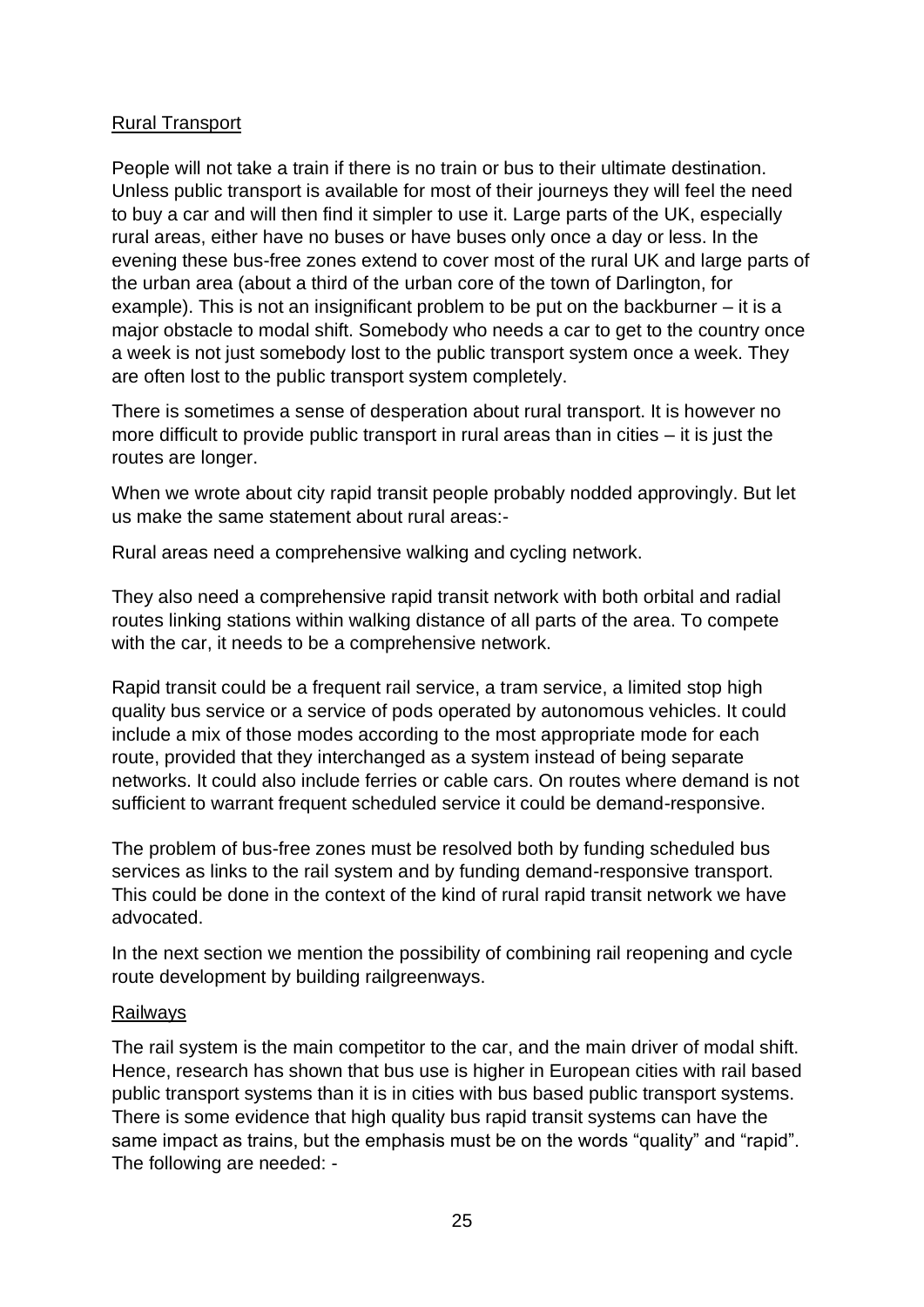- 1. Increases in rail capacity on the existing network. If we are to make use of the existing rail network there is a need to improve the capacity of the network. A list of schemes to achieve this exists. It includes grade-separation of junctions which limit capacity, restoring double or quadruple tracks or passing loops that have been removed, widening some specific bottlenecks (such as quadruple tracking the Castlefield Corridor), additional platforms so more than one train can enter a station at the same time, and more efficient signalling (including moving block).
- 2. Some expansions of the network where it is heavily overloaded or subject to disruption. The Exeter-Tavistock-Plymouth line or the old Great Central Railway are examples.
- 3. The development of freight capacity is important and it requires new construction in order to overcome the limitations of the current loading gauge and to avoid conflict with passenger capacity. For example, we wrote in February to Andrew Stephenson MP, Minister for HS2 and Northern Powerhouse Rail, suggesting that a quadruple track line along the old Great Central Railway could provide both a new north-south freight route and a better alternative for phase 2B of HS2.
- 4. It is tragic that the Parry people-mover, a British invention, has not been developed despite its success when trialled on the Stourbridge Junction to Stourbridge line. Many short branch lines, linking towns to the network, could be reopened using this technology.
- 5. Railfutures has prepared a list of railway lines which would warrant reopening and are held up by the Treasury's flawed assessment processes. We believe most of these schemes should proceed.
- 6. We believe that stopping services should be restored on most of the lines from which they have been removed. The use of tram/trains to operate them would have advantages in allowing reopened stations to be tram stops rather than full stations, in making it easier to expand capacity by passing loops and grade-separation, in signalling half-sections for trams so that the light rail stopping service can proceed into a signalling section when a train ahead is only half way through it, and in the faster slowing and acceleration from a stop.
- 7. A number of heritage railways have had ambitions to develop as serious community railways with the heritage trains serving as a major source of income rather than as their sole purpose. Most of these ambitions have been shelved due to the lack of supportive capital funding for development, the lack of revenue subsidies for services outside the hours the railway would be open for heritage purposes, and obstacles to linking with the main line. We believe that if Government showed a willingness to overcome these problems, the original ambitions could easily, often eagerly, be revived.
- 8. We have suggested that the technology which makes it possible to operate standard gauge trains at 180mph could be used to operate 1' 2" gauge (like the Romney, Hythe and Dymchurch Railway) at 45mph, so many rural railway lines could be reopened as "railgreenways", combining cycling and walking routes with high speed miniature railways.
- 9. We have already mentioned the role of the railway in urban and rural rapid transit schemes and in the development of the cycle/public transport combination as a transport mode. This included the opening of some stations specifically as cycle railheads.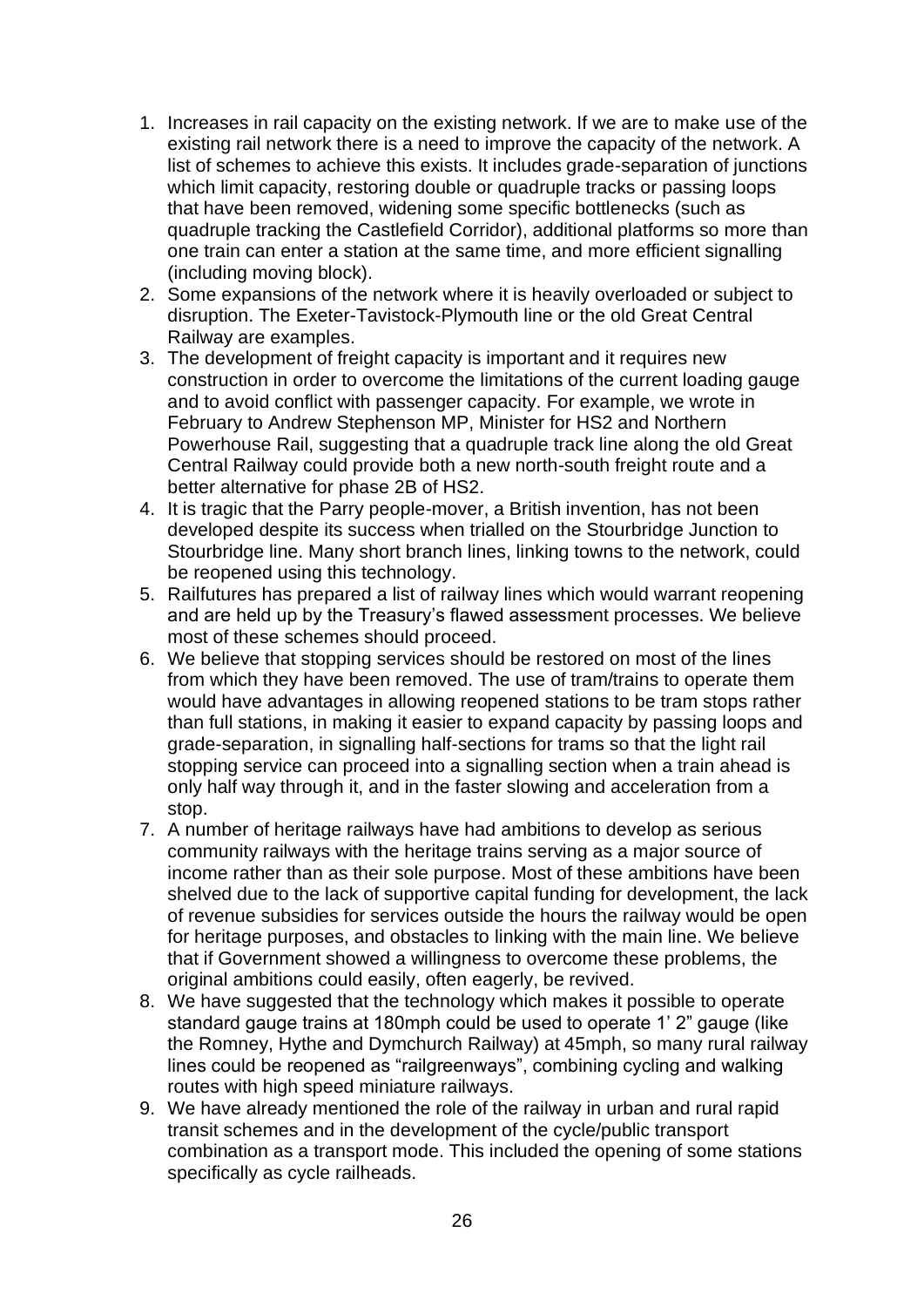- 10.Bus shuttles, gondola cable cars, or moving pavements should link some villages or suburbs to a railway station. Some village stations which fell into disuse and were closed because of their distance from the village could be reopened in this context.
- 11.We believe that some proposed roads could be replaced by rolling motorways (vehicle-carrying trains operating at high frequency as Eurotunnel does). This could improve both the road system and the rail system rather than just one or the other. We suggest that the first of these could be the Woodhead Rolling Motorway, linking the M60 at Denton to the M1 at Dodsworth, and also providing considerable additional rail passenger capacity across the Pennines. Relief of the M4 into South Wales is another possible opportunity.
- 12.If speed control and guidance devices in cars, buses and lorries could be developed in a way which could communicate with a rail signalling system it could be possible to develop a form of infrastructure which could convey both road traffic (if fitted with these devices) and rail traffic. Although there would only be limited circumstances in which such infrastructure was appropriate they could be useful in some rural areas and they might also make it possible to develop more flexible freight infrastructure.

# **Micromobility**

Micro-mobility solutions have health AND environmental /decarbonisation benefits greater if they replace car or van journeys but not if they replace active travel. We have already discussed e bikes. E-scooters are more problematic. If they become legal on the roads it is important that they are not used on the pavement. Mobility scooters for elderly and mobility-impaired people should, however, be usable on the pavement.

### Biofuels

Burning biofuels still releases greenhouse gases to the air although they are absorbed in the growing of the biofuels. However, if the biofuel is grown by deforestation this benefit is lost. Biofuel growth reduces food crop production. However, this is not the case if the biofuel is grown through algal culture.

Clearly, we need to be selective in the kinds of biofuel we would advocate.

### Roadbuilding

A large proportion of the Government's infrastructure programme consists of schemes to build new roads or to increase the capacity of existing roads.

If we intend to pursue an effective policy of reducing car use then roadbuilding would seem to contradict that and the resources would be better used in developing alternatives.

Much of this spending seems to be based on the perception that it addresses congestion. As we pointed out in a letter to the Treasury in 2013, this perception is not correct.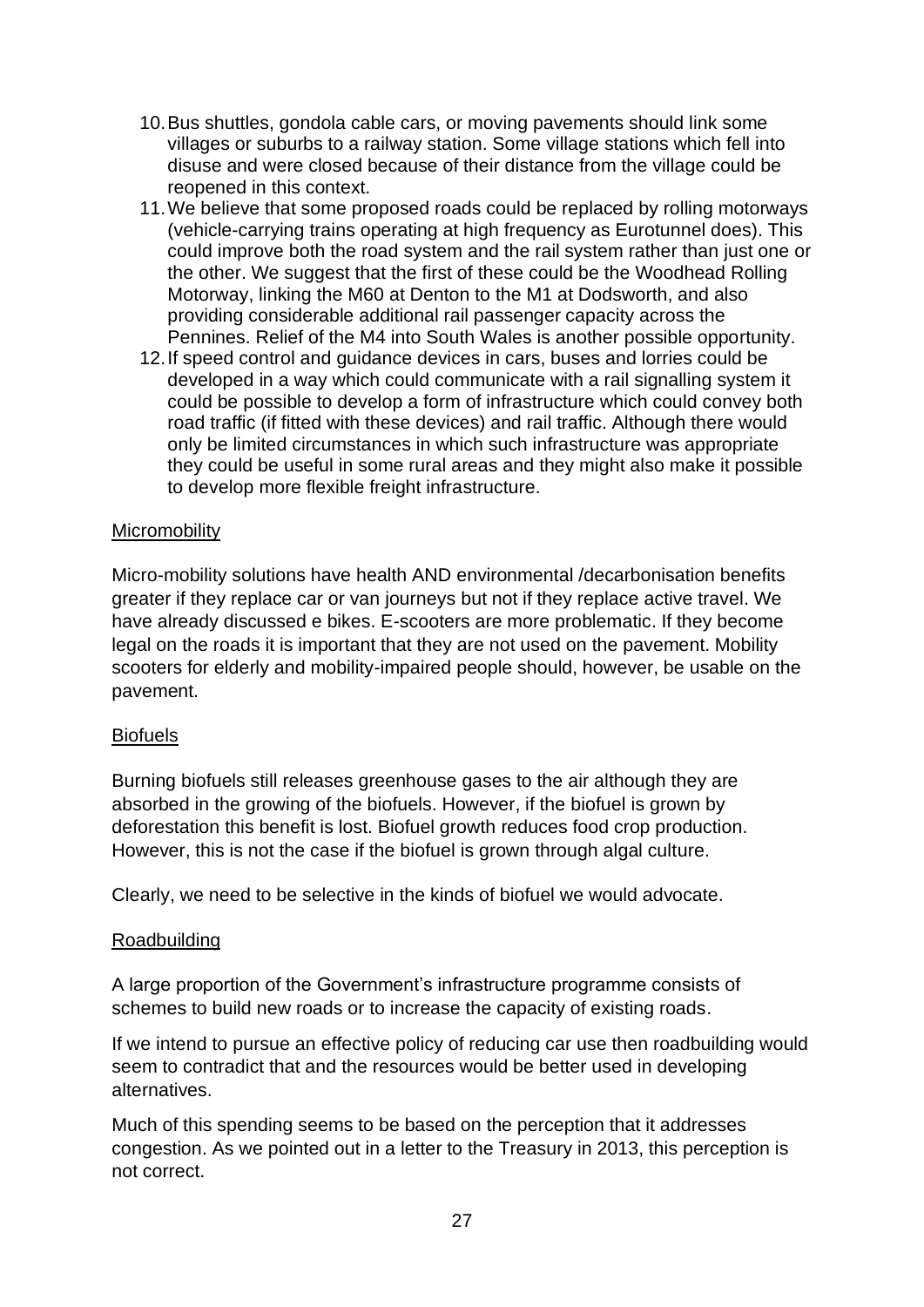History provides lessons in managing transport. Mogridge demonstrated traffic speed in London was affected more by improvements in the *rail* system than by anything happening on the roads - even the replacement of horse drawn vehicles by motor cars. Subsequent studies have repeatedly shown that new roads generate more traffic, respite from congestion being only transient. It is the experience of all of us that the roads fill and that the respite from congestion is transient. In the period that infrastructure spending was dramatically reduced there has been the added observation that when road building slows down so does the growth of traffic.

It may seem counterintuitive that road building makes congestion worse not better, but if more road space is made available suppressed demand is released. Suppressed demand is not a demand for immediate travel but for relocation. Many people are prepared to commute for more than an hour. Given a 70mph technically potential speed it is only a combination of congestion and expense which prevents the outer suburbs of Manchester being located in Nuneaton or in the Lake District. This process can be exacerbated by creating more road space such as widening motorways. Traffic flows more freely (for a while), people are encouraged to commute further but become trapped in their new travel patterns when congestion (inevitably) reasserts itself.

Once it becomes possible for the outer suburbs of one city to be located in several other cities (and vice versa) the range of possible journeys becomes such that, if demand is allowed to express itself, it is impossible for the road system to accommodate it. Using Metcalfe's Law (a mathematical approximation to the behaviour of networks which is not precise but is good enough for the purpose) we have calculated that doubling the speed of traffic, as when A roads with a 35mph average speed were replaced by motorways with an 70mph technical potential, would necessitate on average a 16-fold increase in road capacity, increasing at certain points in the network to a 128-fold increase in road space - the replacement of a 2 lane A road with a 256-lane motorway. It is impossible to remove these pinch points - only displace them.

It may be different in sparsely populated lands, or where people choose to stay together in tight family communities bound to ancestral land, but urbanized communities, with freedom of movement, that are organized into cities close to each other, cannot accommodate the demand for relocation.

The appreciation that suppressed demand is a demand for relocation, not for immediate travel, explains why it does not occur with temporary release of road space, and why it does not occur immediately when new roads are built. However therein lies a danger. During the window when traffic flows freely, people will relocate and become trapped in the new situation when congestion reasserts itself. And congestion will indeed reassert itself because congestion is the method by which the unmeetable demand is suppressed.

Therefore, we believe building new roads (or the improvement of existing roads) is a fruitless expensive exercise if the purpose is to reduce congestion. New road building must be justified on other grounds such as freeing road space for other purposes or providing access to new developments.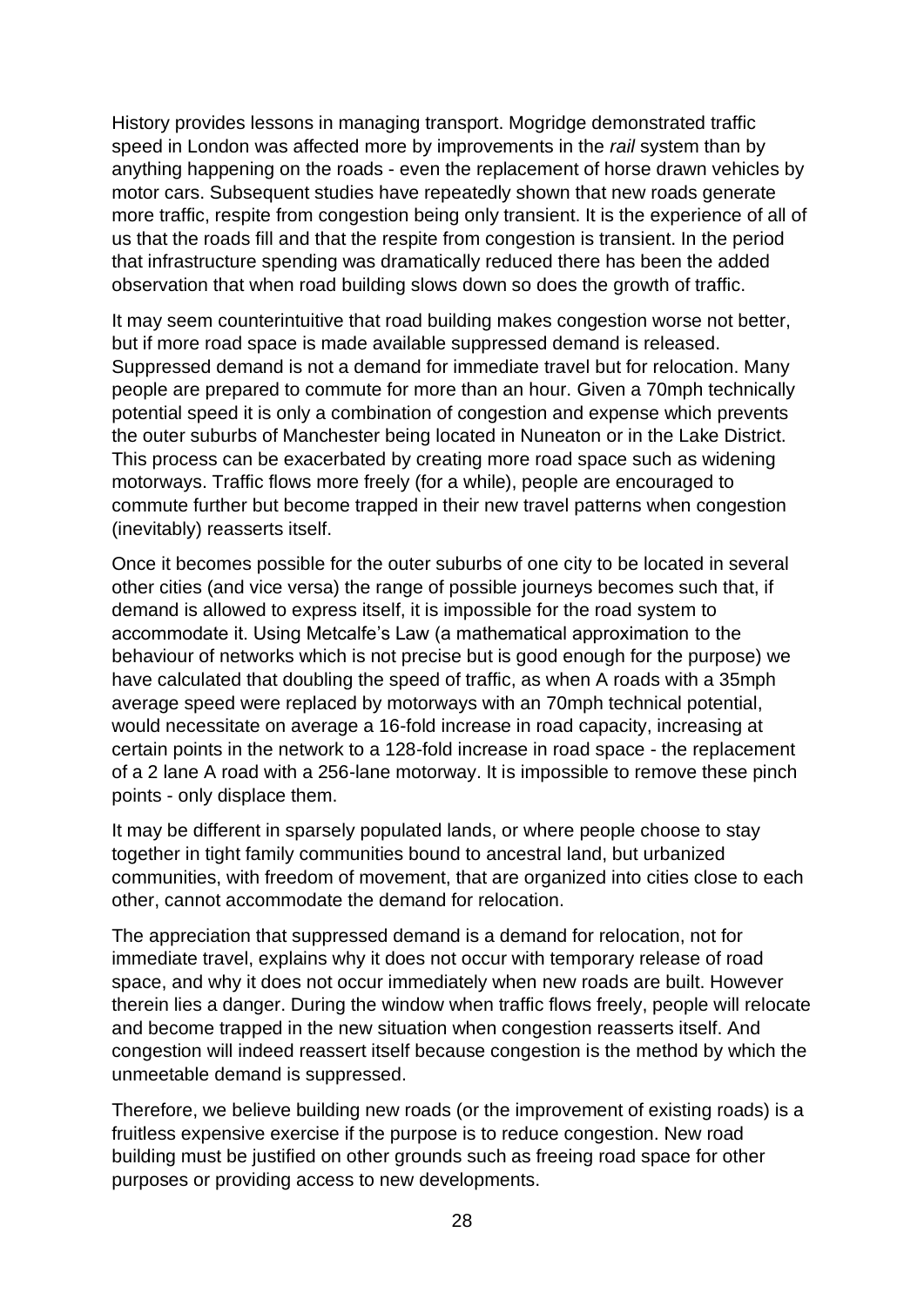It is now reasonable for policy to be conducted on the basis that building roads will only transiently ease congestion. The figure for long term reduced congestion and long-term improved traffic flow in cost/benefit studies of road schemes should be either zero or negative, in which case many currently proposed road schemes would no longer be cost/beneficial.

At the same time, it is now well-recognised that the existing methods of assessing rail schemes and cycle schemes seriously underestimate their value.

For all of these reasons we would urge reallocation of the funding earmarked for new roads (to the extent that it is motivated by reducing congestion) towards other areas of transport spending which will be more likely to achieve the changes that are needed.

## Alternative Ways to Address Congestion

This need not be a counsel of despair for reducing congestion. As shown by Mogridge the speed of traffic increases with improvements in the rail system and decreases with deterioration. This is because the quality of alternatives sets the standard against which the road must compete. These need to be overall improvements in the network, not just improvements on the line parallel to a particular road, because traffic on a particular road may be making many different journeys.

Our proposals for comprehensive walking and cycle networks and rapid transit networks meet that requirement.

Congestion would also be reduced by our proposals for increased homeworking and a shorter working week. This would be a quick way to kick start the process but the road space released by this reduction would fill, in just the same way as roadspace released by road building, unless steps were taken to prevent this. The removal of roadspace from cars and lorries and its reallocation to walking, cycling, buses or rapid transit (be it light rail or bus-rapid-transit) would be one measure that should be taken. The introduction of road charges would also be important and the perception of this as an anti-motorist measure could be addressed by our proposals to shift the costs of motoring from ownership to use.

### People with Impairments

It is important to bear the needs of people with impairments in mind when developing these policies. For example, we said that an e-bike should be treated as a bicycle rather than a moped only if the motor does not work unless it is pedalled. We added the caveat that for people with leg impairments it could be hand-cranked rather than pedalled. There are some people who are too impaired to propel the bike at all and for them there could be an exemption. We have advocated that people be encouraged to walk to a station within walking distance but mobility impaired people may need to be picked up at the door, as may people encumbered with heavy luggage. This can be built into a demand-responsive total mobility system – it is perfectly possible to arrange that services which would be charged as extras for able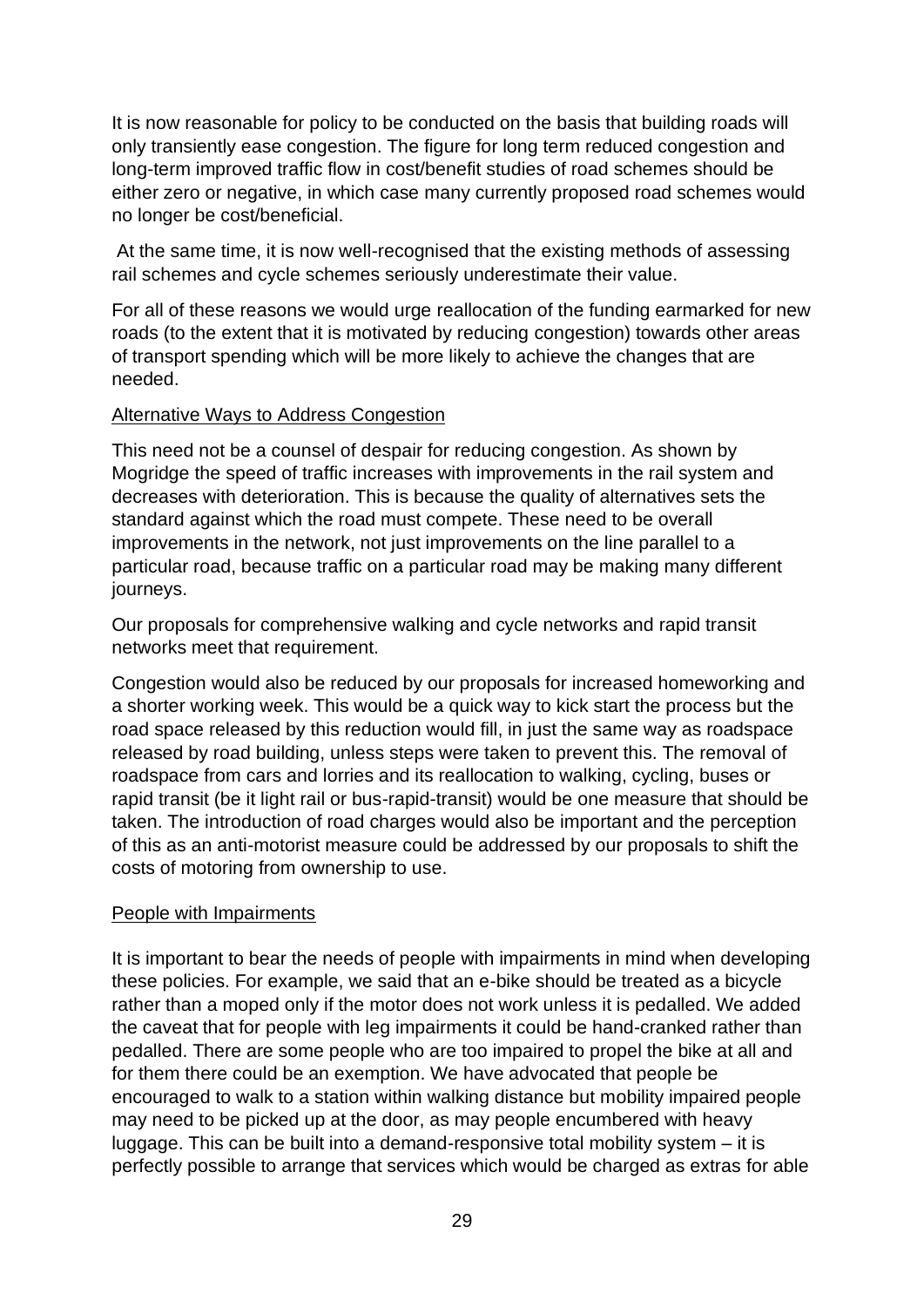bodied people should be included in the standard fare for people with impairments or encumbrances. It is also important to recognise that people with cognitive impairments may be perfectly able to use public transport physically but unable to find their way around the network.

We discuss transport for people with disabilities or encumbrances in chapter 13 of Health on the Move 2 on our website [www.transportandhealth.org.uk](http://www.transportandhealth.org.uk/)

## Aviation

Emissions from aviation are especially important as they occur at high levels in the atmosphere where they have additional effects.

Andrew Gwynne MP, who is a member of our Council, recently suggested that support for aviation during the current epidemic should be linked to a commitment to address climate change. We believe that airlines should diversify and see themselves as providers of international travel. They should therefore take the lead in developing a high-speed international sleeper train network and in exploring the potential of the hyperloop.

Clearly aviation will continue to have a role in travel across oceans and polar icecaps, in accessing islands too far from the mainland to depend on ferries or bridges, and for local transport in very remote areas such as Alaska or Antarctica. However, we believe that modal shift would be feasible for many current routes. A sleeper train with a meal, 8 hours sleep and then breakfast is a viable alternative for journeys across land of up to 1,000 miles even with conventional trains and up to 2,250 miles with high speed trains. With faster trains it could be viable even further afield and with a 750mph hyperloop (if that proved feasible) it would be viable for up to 7,500 miles.

A few years ago, we suggested considering a hyperloop link between Gatwick, Heathrow, Stansted, Birmingham, and Manchester Airports as an alternative to airport expansion as it would allow these airports to function together as a hub. There are many issues about the hyperloop that need examination, and it may well not prove to be technically feasible, but we do believe that this examination should be in progress.

### Hyperloop

The hyperloop is a form of transport in which a pod travels in a depressurised tube. It was first invented over a century ago but the depressurisation technology available at the time meant that it was not able to achieve high speeds. Elon Musk has suggested that with the technology now available it could travel at 750mph and in the future it might be possible for it to travel at thousands of miles an hour.

The tube can be elevated, laid on the ground, buried or underwater and it is much less environmentally damaging than other transport infrastructure. It can be solarpowered from panels on the outside of the tube.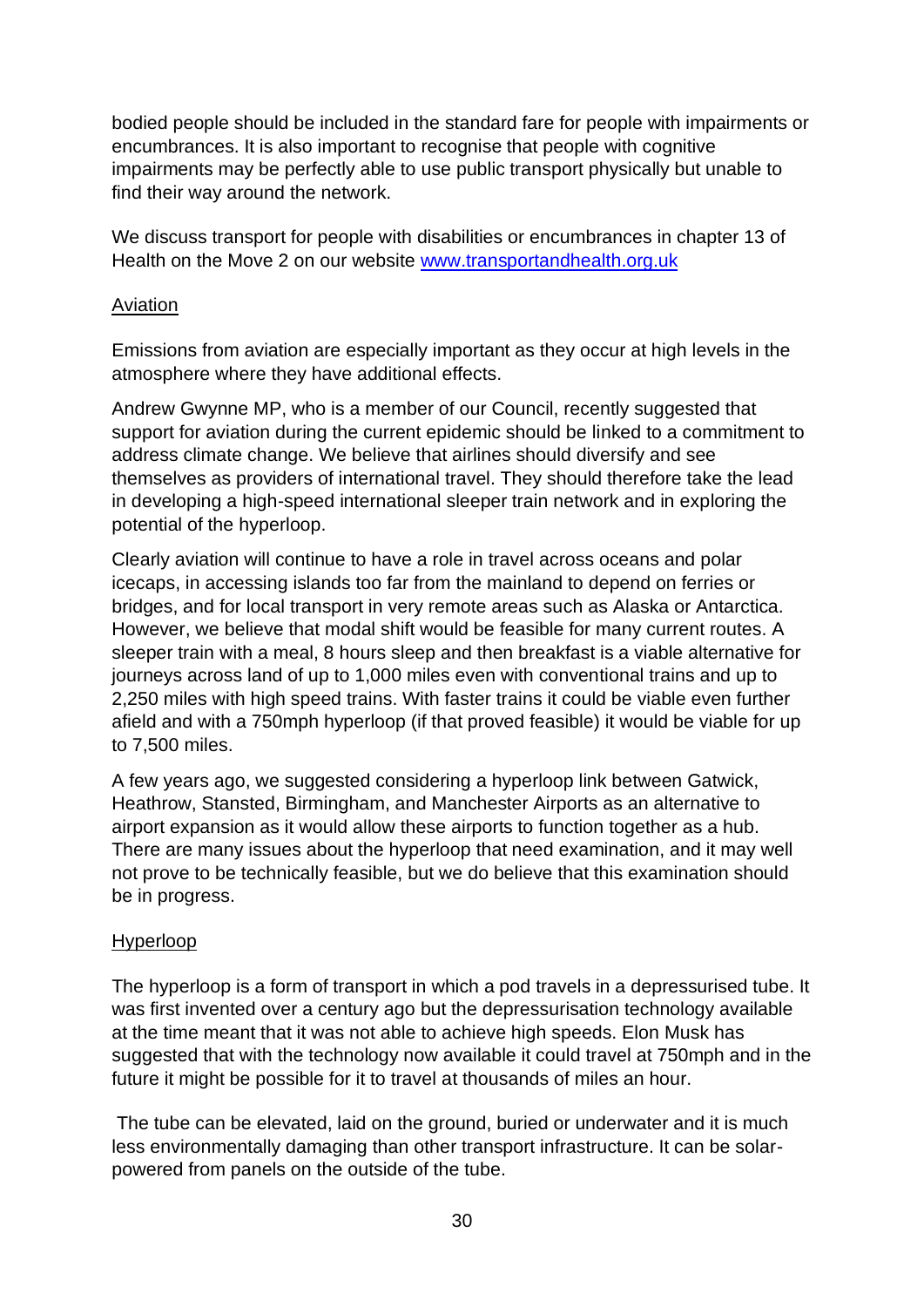However, the technology is not fully developed, there are questions as to whether it can work at the intensity (120tph) suggested by Elon Musk, even at that intensity it only has a capacity of 3,600pph, and there are questions of whether the acceleration would be excessive leading to a barf ride. It would not be compatible with existing railways. It is also envisaged as an end to end journey so that to link 100 stations would require 20,000 tubes (10,000 in each direction).

However, if the technology can not only work as Elon Musk suggested but also be developed to have larger pods, fitted with deployable road and rail wheels to complete their journeys on existing systems and have a capacity to make intermediate stops, then it could have potential.

We discussed this potential in our document "Can The Hyperloop Be An Alternative To HS2, HS3 And Airport Expansion" which can be found on our website **[www.transportandhealth.org.uk](http://www.transportandhealth.org.uk/)**.

We are not advocating the hyperloop. We are suggesting that we should keep an eye on its development and be ready with plans for its use if it begins to appear viable.

As we said in our paper **"**If we reflect on how the technology of the railway developed between 1830 and 1855, it is not impossible to imagine such developments taking place within the timescale of major infrastructure projects. Imagine that in 1830 somebody had not just bought a set of state-of-the-art stagecoaches but had ordered them for delivery in tranches between 1845 and 1855?..............The debate then becomes whether to run the risk of relying on a developing new technology or to run the risk of building something which might be outdated as soon as it is open. Either is a risk. This is the same decision that the directors of the Stockton & Darlington Railway faced when they were considering whether to use steam traction or open a horse tramway, and that the directors of the Liverpool & Manchester Railway faced when deciding whether to use cable haulage or to organise the Rainhill Trials. In so many ways history depended on which risk they chose to take. Luckily, they got it right. Did they have a courage that we should emulate? Or was it a foolhardiness which just happened to turn out OK?"

We can see both sides of this debate. What worries us is that the debate isn't happening.

# Flaws in Treasury Assessment Processes

The following flaws exist in Treasury assessment processes for prioritising transport Investment

- They attach a value to relief of congestion by road improvements when, as we have explained above, these are unlikely to materialise.
- They do not attach a road congestion value to rail improvements when, as we have explained above, these are very likely to materialise.